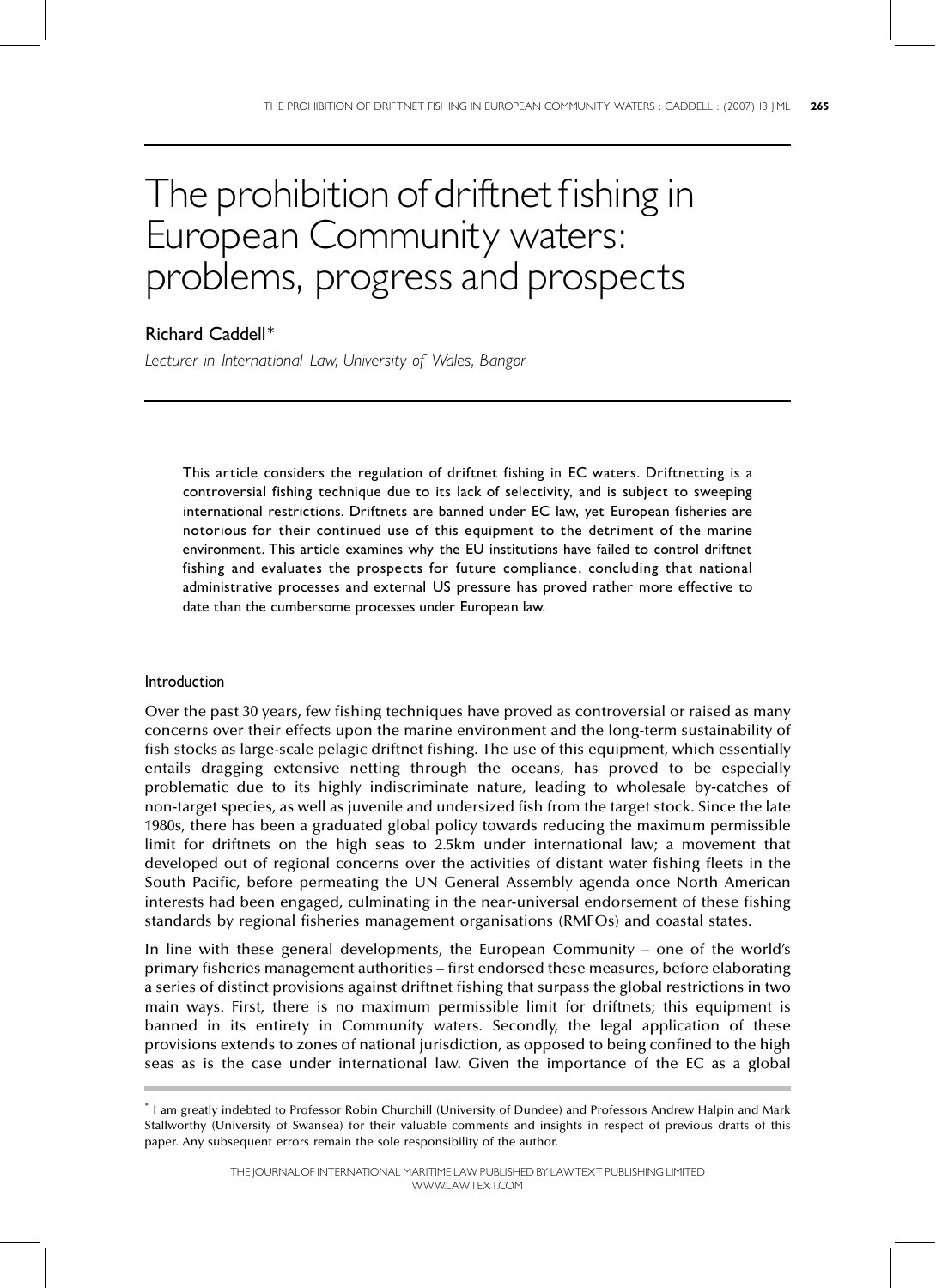fisheries actor, Community endorsement of the high seas restrictions undoubtedly contributed to the prevailing international acceptance of the restrictions on driftnet fishing. That the EC has elected to introduce such stringent measures marks a notable departure from general international policy, yet is nonetheless emphatically illustrative of the right of individual coastal states to enact national fisheries legislation<sup>1</sup> that is more powerful than that prescribed under international law, even if the great majority of individual states have simply replicated the 2.5km limit in their domestic provisions.

It is striking, however, that, notwithstanding a generally high level of adherence to international standards in most global fisheries, over the course of the past 10 years EC waters have become a hotspot of non-compliance in respect of driftnet fishing. Moreover, such infractions are not violations of the distinct technical measures adopted by the EC, in the sense that such netting fulfils international criteria but breaches the narrower European rules; rather they entail the use of driftnets significantly in excess of permitted international standards and often extending up to 8km or more. Equally striking has been the apparent failure of the European authorities to address an emerging picture of serial non-compliance with these provisions on the part of key Member States which have continued to use driftnets or derivative gear in Community waters with little fear or prospect of effective sanction.

To date, EC policy has entailed a carrot-and-stick approach to compliance  $-$  generous subsidies have been made available to decommission driftnet vessels and promote alternative and more selective fishing techniques, with subsequent infractions of anti-driftnet legislation subject to infringement proceedings under general European law. This approach has clearly failed in the case of at least two long-standing opponents to the driftnet restrictions since their inception in the late 1990s, namely Italy and France, as driftnets are still widely used (especially by the former) and subsequent non-infringement proceedings have proved largely toothless. This highly unsatisfactory position is amplified by the emergence of additional driftnet actors in and around Community waters, either through the recent enlargement process (especially in the Baltic Sea region), potential enlargement (in the Aegean region) or geographical proximity to other marine areas (north Africa). Alarmingly, unless the current position improves dramatically, the EC seems condemned to endure a perpetual cycle of making extensive subsidy payments, which are then undermined by an inability to control illegal driftnetting in the face of concerted opposition from coastal communities, and compounded by the failure of its official infringement proceedings to pose either an effective deterrent or a swift and viable mechanism to ensure cessation of driftnet fishing activities.

Accordingly, this article examines the problems that have become inherent in enforcing the current driftnet fishing restrictions in European Community waters and seeks to explain this regulatory failure in a geographical location in which a greater degree of adherence might have been expected, given the operation of a distinct legal structure to monitor and address non-compliance and strong political and legislative support for progressing the current restrictions. In so doing, it first examines the problems associated with driftnet fishing and the global movement towards attaining the current high seas restrictions under international law, before detailing the graduated divergence between these provisions and the measures introduced by the EC, and evaluating deficiencies in the current European enforcement procedures vis-à-vis driftnets. Finally, the article considers whether viable alternatives to the laborious EC enforcement procedures exist, either under national law or in alternative fora, in the light of an emerging picture that suggests that, despite the operation of a considerable body of specific legislation, it is becoming increasingly difficult for the EC to control the activities of driftnet fishing vessels in Community waters.

 $1$  Legal competence over the development of fisheries legislation in the 27 Member States of the European Union (EU) has been vested exclusively in the EC. Acceptance of this position, as well as the Community acquis of existing fisheries legislation, policy and case-law, is one of the prerequisites for formal membership of the EU.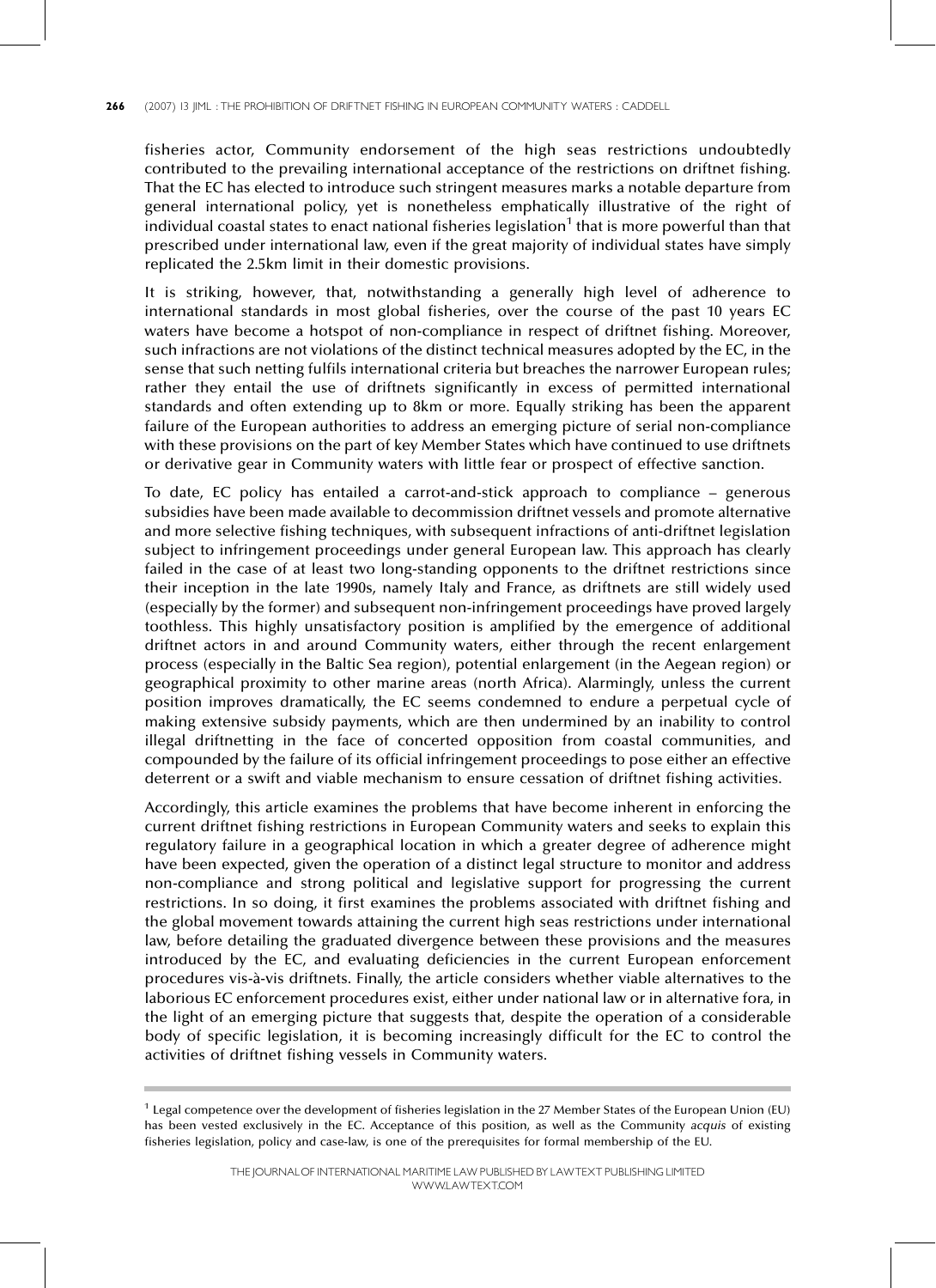# Driftnetting and its discontents

Fishing gear comes in a wide variety of forms, but is generally classified into one of two broad categories, namely active or passive. According to one leading expert on fisheries by-catches, `[a]ctive fishing gear depends on movement of the net through the water to catch fish, while passive gear relies on the movement of fish into the gear'.<sup>2</sup> Driftnets, which are also known as surface gillnets, are an example of passive gear, and have been deployed in European waters for centuries.

Driftnet fishing may be defined as a process whereby:

the surface layer of the ocean is fished with nets allowed to drift with winds and currents. Driftnets are held open in a vertical position by the tension exerted between numerous floats on the floatline and a weighted deadline . . . [t]his type of gear is designed specifically to capture marine organisms of a wide range of sizes and species, and is consequently less selective by species than gill-nets which have been staked to the sea-bed or tightly hung.<sup>3</sup>

For optimal effectiveness driftnets are mainly installed at night, making it more difficult for  $fish - as well as other marine species - to detect and negotiate the net.$ 

Until relatively recently, the use of such equipment raised few objections, since it was essentially a highly localised technique deploying small nets woven from hemp and other natural, biodegradable materials. Driftnetting became a major fishing technique in the years following the Second World War, as nets began to be fabricated from synthetic materials such as nylon, allowing manufacturers to produce large-scale nets quickly and cheaply. By the 1960s, fishing vessels had begun to use gillnets extending up to 60km with enormous scope for potential by-catch, a practice that extended well into the 1970s, when concerns began to be raised in a variety of quarters as to the potential ramifications of the intensive use of such equipment. In particular, the highly indiscriminate nature of the nets - which often resulted in the wholesale capture of non-target species - led to them being dubbed 'walls of death' by environmentalists, accusing driftnet fisheries of 'strip-mining the oceans'.<sup>4</sup> Likewise, serious concerns were raised by fisheries managers as to the long-term sustainability of the use of nets of this magnitude, given the enormous potential yield of fish from large-scale driftnetting operations.

In the mid-1980s, a number of individual coastal states began to impose restrictive measures under national law in response to the threat posed by the use of large-scale driftnets in particular fisheries. In 1986, the Australian authorities were forced to close the shark fishery in the Arafura Sea, due to serious concerns over the mortality rate of coastal dolphins in driftnets. The USA also moved to impose temporal and spatial restrictions upon certain distant water fishing fleets, due to concerns about the volume of seals taken as incidental catches in its jurisdictional waters in the North Pacific. Generally speaking, while fisheries managers have advocated restrictions on the deployment of driftnets in the interests of promoting stock regeneration and preventing unsustainable yields of fish, it has been the incidental mortality of large numbers of charismatic and photogenic marine mammals such as cetaceans (whales, dolphins and porpoises) and pinnipeds (seals, sea lions and walruses) that has prompted popular calls for legislative action against such gear at national, regional and international levels, and the political pressures associated with the protection of such species has helped to ensure that a wide variety of legal instruments have been formally adopted to regulate driftnet fishing.

<sup>&</sup>lt;sup>2</sup> A J Reid 'Incidental Catches of Small Cetaceans' in M P Simmonds and J D Hutchinson (eds) The Conservation of Whales and Dolphins: Science and Practice (John Wiley and Sons 1996) 110.

 $3$  A H Richards 'Problems of Drift-Net Fisheries in the South Pacific' (1994) 29 Marine Pollution Bulletin 106, 106.

<sup>&</sup>lt;sup>4</sup> A W and D J Doulman 'Driftnet Fishing in the South Pacific: From Controversy to Management' (1991) 15 Marine Policy 303, 313-14.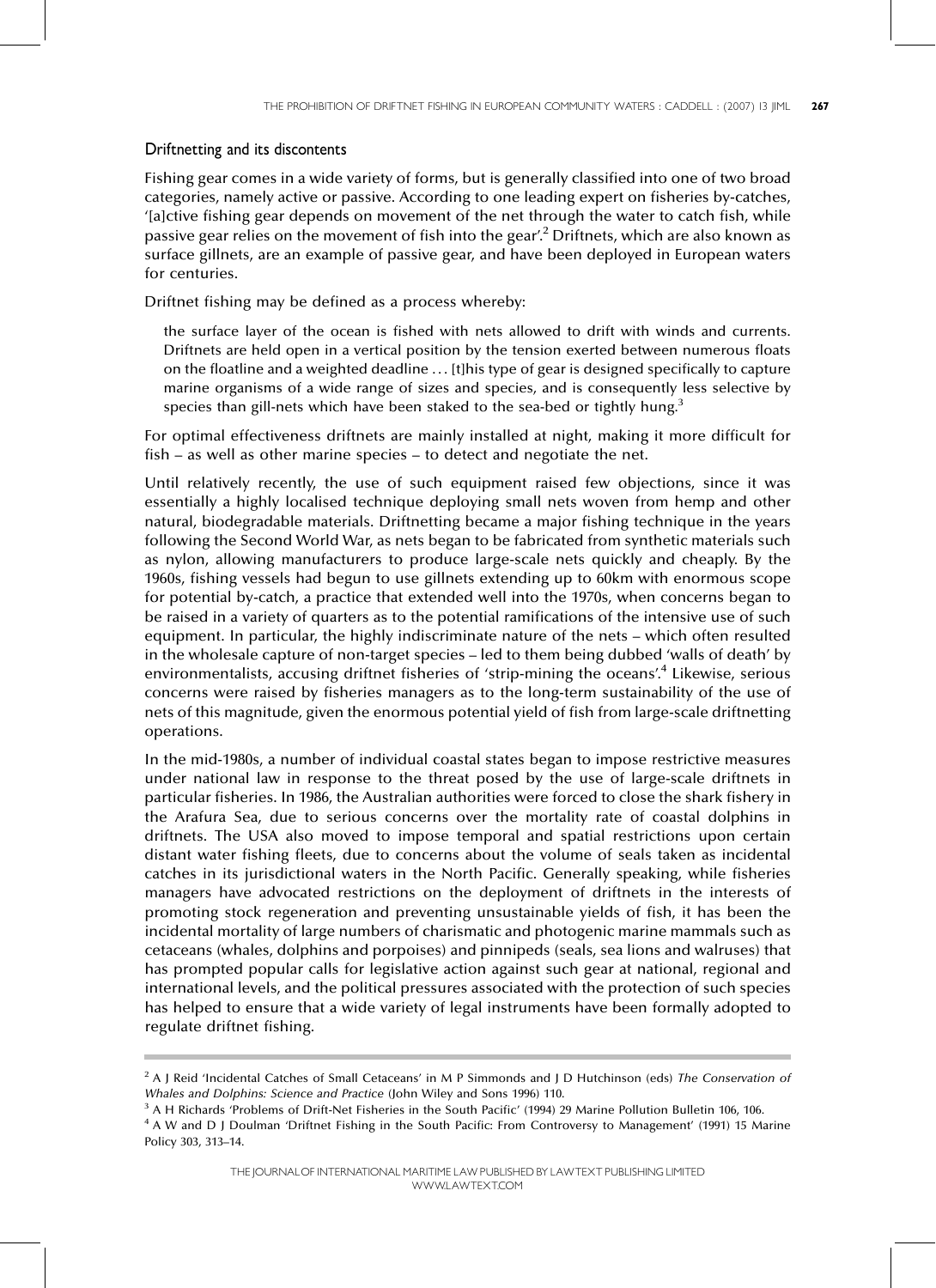## The international regulation of driftnet fishing

The current EC restrictions are the product of a series of incremental measures to restrict the use of driftnets on the high seas, advanced by a number of regional and international fora in the late 1980s and early 1990s to address serious concerns over the sustainability of large-scale driftnetting on fish stocks and the wider marine environment. As noted above, the movement towards the imposition of heavy restrictions on the use of this type of gear began in the late 1980s in the Southern Pacific Ocean, and was triggered by wholesale driftnet fishing conducted by distant water fleets, especially Japanese, for albacore tuna.<sup>5</sup> By 1988, catches of albacore tuna had reached such startling levels that the South Pacific Forum Fishing Agency (SPF) formally requested that Japan and Taiwan significantly reduce the scale of their fishing effects.<sup>6</sup> When these consultations failed, the SPF met at Tarawa, Kiribati, in 1989 to discuss the collective response of the South Pacific nations to this issue,<sup>7</sup> resulting in the adoption of the Tarawa Declaration.<sup>8</sup> The Tarawa Declaration condemned driftnetting as 'indiscriminate, irresponsible and destructive', with the SPF countries formally stating their resolve to secure a regional moratorium on the use of driftnets in the South Pacific, in the hope that 'such a ban might be a first step to a comprehensive ban on such fishing'.

By late 1989, the impetus towards regional action was well underway and a working group had already met to prepare a draft convention. On 24 November 1989, the Convention for the Prohibition of Fishing with Long Driftnets in the South Pacific<sup>9</sup> was concluded in Wellington, New Zealand, and entered into force on 17 May 1991. Given the concerns over driftnet fishing, the Wellington Convention laid down a general prohibition on this equipment within a vast stretch of water within the South Pacific,<sup>10</sup> defining a driftnet as 'a gillnet or other net or a combination of nets which is more than 2.5 kilometres in length, the purpose of which is to enmesh, entrap or entangle fish by drifting on the surface of or in the water'.<sup>11</sup> The convention itself laid down a series of measures requiring parties to 'take measures

<sup>6</sup> South Korea also had a lone driftnet fishing vessel operating in this area, which was promptly withdrawn following consultations with the FFA in 1989. Nonetheless, this appeal apparently fell upon deaf ears - Miyaoka notes that at this time the Japanese government 'had no intention of reducing the practice of driftnet fishing' and refused a formal request from SPF representatives to downscale the use of driftnets in this region: Miyaoka (n 5) 52.

 $^7$  The main concerns centred around whether albacore tuna stocks could realistically support fishing on this scale, the effects of by-catches on stocks on non-target species, the associated problems of `ghost' fishing by lost or discarded gear and the potential impediment posed to navigation by the use of such gear: see Richards (n 3) 106.<br><sup>8</sup> 11 July 1989, reprinted (1999) 111. (1999) 11. (1999) 11. (1999) 11. (1999) 11. (1999) 106.

<sup>8</sup> 11 July 1989, reprinted (1990) 14 Law of the Sea Bulletin 29. Three months later, in October 1989, the South Pacific Commission endorsed the Tarawa Declaration at its Twenty-Ninth Conference and adopted a resolution of its own condemning driftnet fishing: Hewison (n 5) 326. This endorsement was ultimately a highly significant step in the international movement to ban large-scale driftnet fishing on the high seas, since membership of the South Pacific Commission extends beyond the parties to the SPF and also includes the USA, France and the United Kingdom.

<sup>9</sup> Reprinted (1990) 29 International Legal Materials 1454. There are currently 13 parties to the convention, namely Australia, Cook Islands, F S Micronesia, Fiji, France, Kiribati, Marshall Islands, Nauru, New Zealand, Niue, Palau, Samoa, Solomon Islands, Tokelau, Tuvalu, the United States and Vanuatu. For a full analysis of the Wellington Convention see G J Hewison `The Convention for the Prohibition of Fishing with Long Driftnets in the South Pacific' (1993) 25 Case Western Reserve Journal of International Law 449; see also B Miller 'Combating Drift-Net Fishing in the Pacific' in J Crawford and D R Rothwell (eds) The Law of the Sea in the Asian Pacific Region: Developments and Prospects (Martinus Nijhoff 1995) 161.

<sup>10</sup> Wellington Convention art 2.

<sup>11</sup> ibid art 1(b). The maximum permissible length of a driftnet was apparently fixed at 2.5km. This was the most common length of driftnet deployed by the SPF fleets that used this equipment in their own waters. In addition, 2.5km is approximately equivalent to the 1.5 mile limit established under an earlier provision of US law, the 1987 Driftnet Impact Monitoring, Assessment and Control Act (see below).

 $<sup>5</sup>$  For a comprehensive account of the development of driftnet fishing activities in this region see G J Hewison 'High</sup> Seas Driftnet Fishing in the South Pacific and the Law of the Sea' (1993) 5 Georgetown International Environmental Law Review 313, 316-22. The proliferation of driftnet fishing activity in the South Pacific has been attributed to diminished opportunities in the North Pacific, where the fishing season had been truncated to a six-month period between June and December. Furthermore, Japanese fishing vessels have been excluded from the US EEZ in response to a series of infractions of domestic law, including the by-catch of pinnipeds: see I Miyaoka Legitimacy in International Society: Japan's Reaction to Global Wildlife Preservation (Palgrave 2004) 50-1.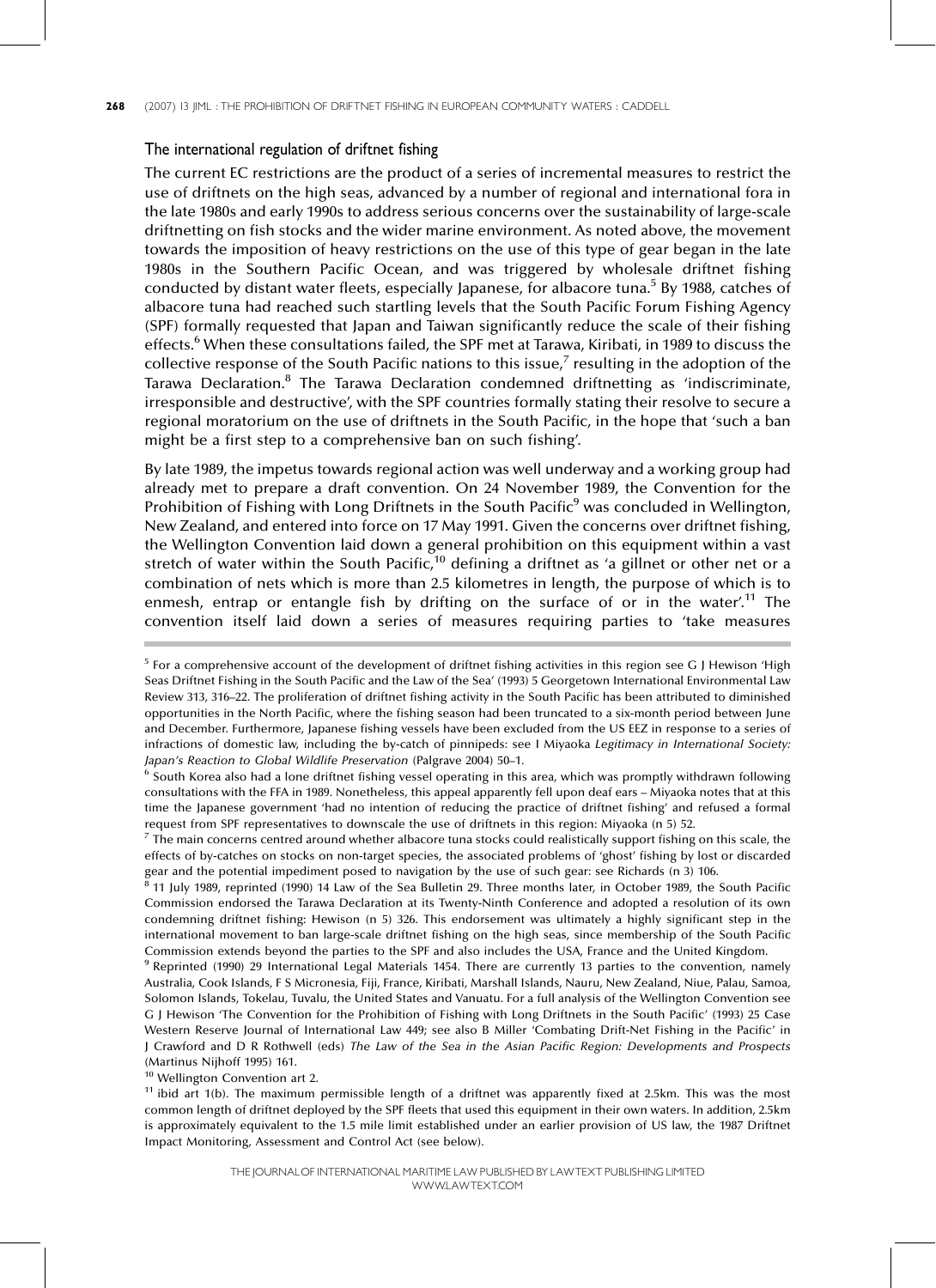consistent with international law' to prohibit the use of driftnets and the transhipment of driftnet catches within areas of national jurisdiction,<sup>12</sup> and also provided parties with a discretion to prohibit driftnet-caught fish imports and restrict port access,<sup>13</sup> or even adopt similar measures under national law to restrict such activities further.<sup>14</sup> A series of protocols also permitted other states with an interest in fishing within the convention area or those with jurisdictional waters adjacent to it to become parties to the convention.<sup>15</sup>

Driftnet fishing, and the accompanying controversy, was not restricted to the South Pacific. Japanese and Taiwanese vessels were using the equipment in the North Pacific squid fishery, as well as in the North Atlantic for squid and salmon.<sup>16</sup> As driftnet fishing began to expand in these areas, so concerns began to mount as to its long-term effects. In the Caribbean there was a growing sense of alarm at the effects of driftnet fishing. On day that the Wellington Convention was concluded in the South Pacific, the Organisation of Eastern Caribbean States (OECS) issued the Castries Declaration,<sup>17</sup> following a conference held in St Lucia on the driftnet issue.

The Castries Declaration effectively mirrored the sentiments of the Tarawa Declaration and the Wellington Convention, and attacked the use of driftnets as 'indiscreet, irresponsible and disruptive'. Like the SPF, the Castries Declaration called upon the OECS countries to 'establish a regional regime for the regulation and management of the pelagic resources in the Lesser Antilles region that would outlaw the use of drift nets and other disruptive fishing methods by commercial vessels, and call upon other States in the region to cooperate in this regard'.<sup>18</sup> As a result of these regional diplomatic initiatives, the issue of driftnet fishing had been placed firmly on the international agenda. Following the conclusion of the Wellington Convention, and in line with the sentiments of the Tarawa Declaration, Australia and New Zealand began to advocate the introduction of a global moratorium on driftnet fishing. They were soon supported by Canada and the initially reluctant US government, anxious to protect the profitability of the Atlantic salmon fishery from the damaging by-catch of immature fish by Taiwanese driftnetters.

In December 1989, two different motions on driftnet fishing were tabled in the United Nations General Assembly (UNGA) by the USA and Japan.<sup>19</sup> The American proposal called for

 $17$  Reprinted (1990) 14 Law of the Sea Bulletin 28.

 $12$  ibid art 3(a).

 $13$  ibid art 3(b).

<sup>&</sup>lt;sup>14</sup> New Zealand, for instance, has enacted extensive powers of search, arrest and seizure in relation to driftnet activities in waters under its jurisdiction: ss 13-15 of the Driftnet Prohibition Act 1991, reprinted (1992) 31 International Legal Materials 214. For an appraisal of this legislation see J Scott Davidson `New Zealand Driftnet Prohibition Act 1991' (1991) 6 International Journal of Estuarine and Coastal Law 264.

<sup>&</sup>lt;sup>15</sup> To date Canada, Chile and the USA are the only outside parties to have accepted this invitation. None of the former distant water driftnet fishing nations has become a party to either the Wellington Convention itself or to its Protocols, although it appears that they have ceased fishing with driftnets in the South Pacific of their own volition: see A Bergin 'Political and Legal Control Over Marine Living Resources - Recent Developments in South Pacific Distant Water Fishing' (1994) 9 International Journal of Marine and Coastal Law 289, 301. On 17 July 1990, Japan announced that in the interests of maintaining harmonious relations with the SPF countries, all driftnet fishing activities in the South Pacific would be terminated from the next fishing season onwards: see Miyaoka (n 5) 54.

<sup>&</sup>lt;sup>16</sup> For a discussion of the legal issues raised by large-scale pelagic driftnet fishing in the North Pacific see L A Davies `North Pacific Pelagic Driftnetting: Untangling the High Seas Controversy' (1991) 64 Southern California Law Review 1057; see also T L McDorman `Canada and the North Pacific Ocean: Recent Issues' (1991) 22 Ocean Development and International Law 365 and M Hayashi `Fisheries in the North Pacific: Japan at the Turning Point' (1991) 22 Ocean Development and International Law 343.

 $18$  As yet no such initiative has been established, nor has the driftnet issue been substantively re-examined by the OECS, with the international developments having presumably overtaken any distinct regional project in this regard.  $19$  For a full analysis of these developments see W T Burke, M Freeberg and E L Miles 'United Nations Resolutions on Driftnet Fishing: An Unsustainable Precedent for High Seas and Coastal Fisheries Management' (1994) 25 Ocean Development and International Law 127. Burke and others note that the choice of forum for this proposal was unusual, given that UN fisheries policy is generally the responsibility of the FAO. They are somewhat suspicious of the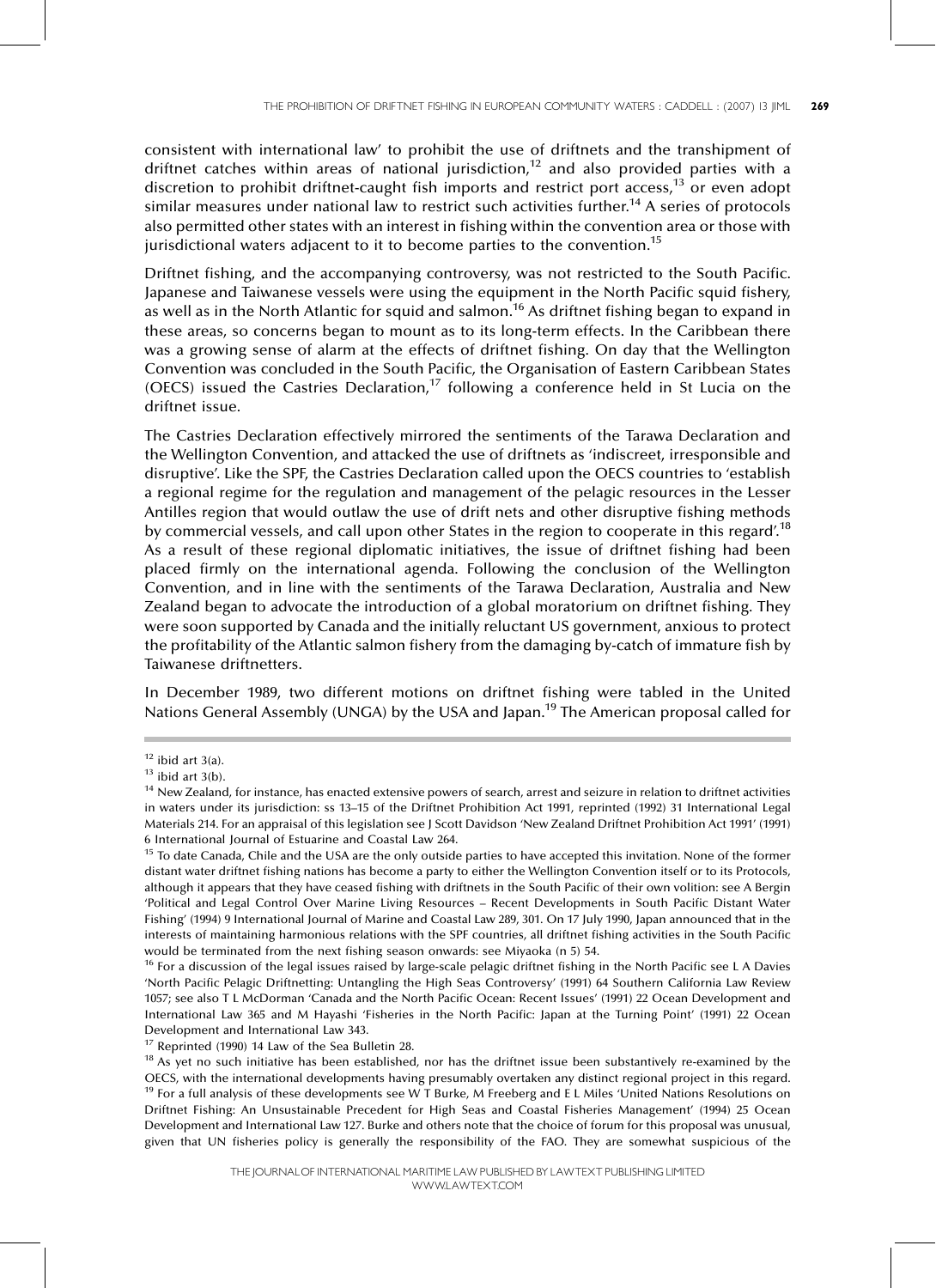a three-year phase out of driftnet fishing vessels culminating in a global moratorium from June 1992, while the Japanese proposal appealed for further research on the effects of driftnetting and a lesser set of restraints. A compromise was eventually reached, and Resolution 44/225 was adopted by the Assembly on 22 December 1989. $^{20}$ 

Resolution 44/225 specifically distinguished between the damaging effects of large-scale commercial pelagic driftnetting and small-scale artesinal fishing in coastal areas by local fishermen. Concerns about the number of non-target species being caught incidentally in large driftnets were central to the terms of the resolution, which called for strengthened international cooperation for the conservation and management of marine living resources and for the sharing of scientific findings. The operative scope of Resolution 44/255 is contained in Article 4, which provided for a moratorium on all large-scale pelagic high seas driftnet fishing to commence from 30 June 1992, supported by the discontinuation of largescale driftnet fishing operations in the South Pacific and the immediate cessation of the expansion of existing driftnet fishing activities elsewhere. No definition of a 'large-scale driftnet' was advanced by Resolution 44/225, but this has subsequently been widely interpreted to mean driftnets of 2.5km in length, as specified in the Wellington Convention.<sup>21</sup>

The following year, driftnet fishing was back on the agenda of the UN General Assembly, following the failure of a number of distant water fishing fleets to adhere to the resolution. On 21 December 1990, the UN General Assembly adopted Resolution  $45/197$ , $^{22}$  which generally commended the efforts of the international community in implementing the provisions of Resolution 44/225. Resolution 45/197 reaffirmed the principles of Resolution 44/225, and expressed concern at the attempts made to expand pelagic driftnet fishing in the Atlantic Ocean, as well as condemning the practice of re-flagging driftnet vessels in order to circumvent legal restrictions on the use of this equipment.

By the time the Wellington Convention had entered into force, opposition to driftnet fishing had grown even stronger. On 20 December 1991, the UN General Assembly adopted Resolution  $46/215$ ,  $^{23}$  its strongest statement yet against the use of driftnets, with the Assembly `[r]ecognising that a moratorium on large-scale pelagic driftnet fishing is required, notwithstanding that it will create adverse socio-economic effects on the communities involved'. Resolution 46/215 called on all members of the international community to phase out their driftnet fleets from 1 January 1992, to reduce existing driftnet fishing operations and to implement a global moratorium on all large-scale pelagic driftnet fishing from 31 December 1992. Unlike the moratorium envisaged in Resolution 44/225, the current moratorium represents a total ban on the use of large-scale pelagic driftnets, and is not qualified by the development of satisfactory conservation and management practices. However, like the previous resolutions adopted by the UN General Assembly on driftnet fishing, Resolution 46/ 215 only applied to driftnet fishing on the high seas, and not in zones of national jurisdiction.<sup>2</sup>

anti-driftnet lobby in this regard, claiming that the wide restrictions on driftnet fishing subsequently imposed would have been less likely to have been granted by the FAO, which would require a higher standard of scientific proof before placing heavy limitations on the use of a previously widespread fishing technique. Instead, they conclude that the conditions of the more politically charged 'bully pulpit' of the General Assembly would prove more conducive to adopting a measure such as this: ibid 137.

<sup>20</sup> Reprinted (1990) 29 International Legal Materials 1555.

 $21$  While restrictions prescribed by national legislation on the maximum permissible length of driftnets fluctuate somewhat, a significant majority of coastal states have adopted the approach taken by the Wellington Convention, as have all the major regional fisheries management organisations.

 $22$  Reprinted (1991) 17 Law of the Sea Bulletin 7.

<sup>23</sup> Reprinted (1992) 31 International Legal Materials 241.

<sup>&</sup>lt;sup>24</sup> As such, the UN General Assembly Resolutions do not apply to certain semi-enclosed seas and coastal regions, since no areas of high seas are present within these locations. A particular example of this in EC waters is the Baltic Sea: see below.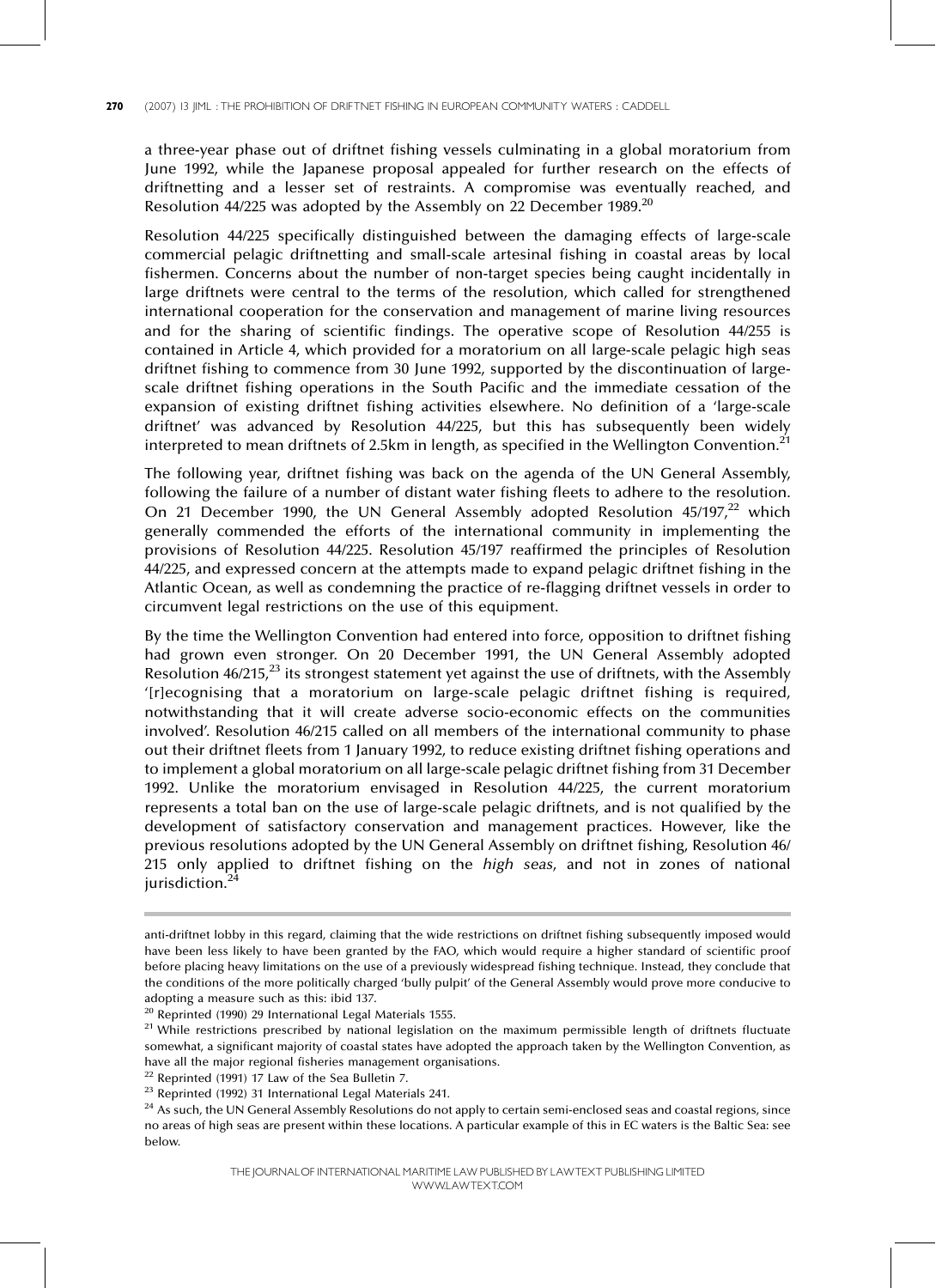Since the adoption of this measure, the UN General Assembly has adopted a series of resolutions on the driftnet issue, in which it has consistently reaffirmed the importance that it attaches to compliance with Resolution 46/215 and the moratorium on the use of large-scale pelagic driftnets on the high seas.<sup>25</sup> The Secretary-General of the UN General Assembly also compiles an annual report on the implementation of and compliance with the driftnet fishing restrictions, based on information received from both states and regional fisheries management organisations.<sup>26</sup> Although resolutions of the UN General Assembly are not legally binding, it has been convincingly argued that, as a result of state practice giving effect to it, the moratorium on large-scale pelagic driftnet fishing has now become a rule of customary international law.<sup>27</sup> It appears that there has been an almost universal acceptance of the restrictions on driftnet fishing by states with the capacity to use this equipment.

# The prohibition of driftnet fishing in European Community waters

With the driftnet restrictions endorsed and adopted by virtually all major regional fisheries and marine resources organisations, it is hardly surprising that the EC, one of the world's most powerful fisheries management authorities, has introduced a series of legislative provisions to regulate the use of this equipment. Nevertheless, as noted above, the EC has adopted a markedly different stance to the global position and has, over a 15 year period, developed a distinct set of standards.

EC policy may be considered to have evolved by means of a three-stage process. The first stage, which may be termed elaboration, encompassed the period 1990 to 1997, whereby European fisheries officials introduced a 2.5km limit on the maximum permissible length of driftnets in Community waters, designed to echo the global restrictions introduced by the UN General Assembly, which the EEC (as it then was) had itself supported. These measures, as detailed below, were largely the result of pressure from an eclectic lobby of interest groups originating in Spain and were followed by a second stage, consolidation, where between 1998 and 2002 the anti-driftnet resolve strengthened within the EC and a series of provisions was introduced specifically to proscribe the use of this equipment under Community fisheries law. This led to the third (and current) stage, namely expansion, where from 2002 onwards there has been a process to extend these provisions into other European marine areas – especially the Baltic Sea - as the EU has undergone an unprecedented scale of growth.

### Stage one: elaboration

Driftnets have been used extensively within European waters since the days of the Roman Empire.<sup>28</sup> More recently, however, they have been deployed mainly by French, Spanish, British

<sup>&</sup>lt;sup>25</sup> See, for example, A/Res/59/25 of 17 January 2005 (art 44), A/Res/58/14 of 21 January 2004 (art 33), A/Res/57/142 of 26 February 2003 (art 5), A/Res/55/8 of 2 March 2001 (art 2), A/Res/54/32 of 19 January 2000 (art 4), A/Res/53/33 of 6 January 1999 (art 2), A/Res/52/29 of 26 January 1998 (art 1), A/Res/51/36 of 9 December 1996 (art 1) and A/Res/50/25 of 5 December 1995 (art 1). See also Decision 49/436 of 19 December 1994, Decision 48/445 of 21 December 1993 and Decision 47/443 of 22 December 1992. Driftnet fishing was not considered by the UN General Assembly at its 56th Session in 2001/2; no resolution was adopted reaffirming its position regarding this equipment and the Secretary-General did not submit a report on the issue. Instead, as far as fisheries were concerned, the UN General Assembly focused its attention on the entry into force of the UN Fish Stocks Agreement.

<sup>&</sup>lt;sup>26</sup> The Secretary-General has produced reports specifically examining large-scale pelagic driftnet fishing and its impact on marine living resources since 1990. Since 1996, the practice of the Secretary-General has been to amalgamate the annual consideration of driftnet fishing into a consolidated report on a variety of fisheries issues. The relevant reports of the Secretary-General are reproduced in full on-line www.un.org/Depts/los/general\_assembly/general\_assembly\_

reports.htm.<br><sup>27</sup> See G J Hewison 'The Legally Binding Nature of the Moratorium on Large-Scale High Seas Driftnet Fishing' (1994) 25 Journal of Maritime Law and Commerce 557.

 $28$  According to the FAO, the use of driftnets in the Mediterranean Sea can be traced back to 177 BC: D R Rothwell The General Assembly Ban on Driftnet Fishing' in D Shelton (ed) Commitment and Compliance: The Role of Non-Binding Norms in the International Legal System (Oxford University Press 2003) 122.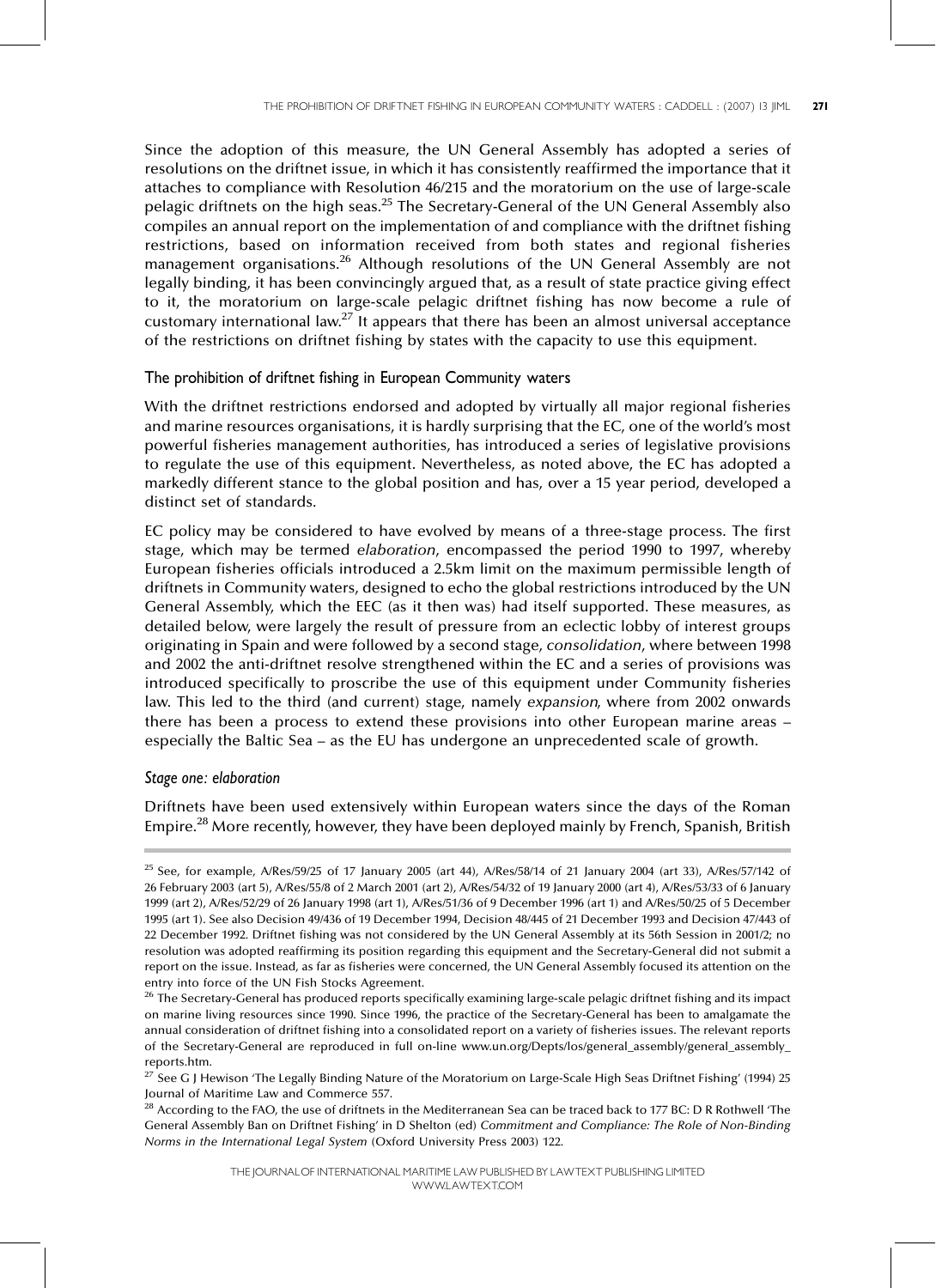and Irish vessels fishing for salmon and tuna in the North Atlantic and, rather more controversially, by Italian vessels fishing for swordfish in the Mediterranean. Until the mid-1980s, with the exception of the Italian swordfish fleet, relatively few vessels routinely used driftnets in European fisheries.<sup>29</sup> However, this changed in 1986, following a study on the falling profitability of the Atlantic albacore tuna fishery conducted by the French authorities, which concluded that the pole-and-line techniques widely used at the time constituted an inefficient and outdated method of exploiting this resource. In view of these findings, it was recommended that a small-scale trial of driftnets should be initiated in an attempt to increase the yields of fish from the region. From a preliminary experiment involving two vessels, the French albacore driftnet fleet expanded significantly in subsequent years, culminating in the licensing of over 60 vessels in the 1994 fishing season.<sup>30</sup> French driftnetters were soon joined by vessels from Ireland and the United Kingdom<sup>31</sup> and, as observed by Lequesne, `[t]he new albacore fishing fleet grew until 1992 without the Commission and the European Fisheries Ministers passing any kind of regulation on the use of nets up to 6 or 7 kilometres long'.<sup>32</sup>

The expansion of these activities in the Bay of Biscay soon generated bitter resentment within the staunchly nationalistic coastal regions of the autonomous Basque Country in Spain, especially in the provincial fishing centre of Guipuzcoa, where the potential socio-economic ramifications of driftnet fishing were most acute. In particular, it was feared that an inability to exploit local fisheries effectively due to the presence of foreign fleets could lead to the economic displacement of younger generations in a region already beset by high rates of unemployment, and consequently dilute the strong indigenous cultural and linguistic identity of these traditional coastal communities. These concerns were manifested in a series of highly vocal protests against the use of driftnets, which escalated into coordinated acts of vandalism and intimidation towards the French, Irish and British fleets.<sup>33</sup>

Opposition to driftnet fishing also began to mount within the autonomous regional government and, to this end, hard-line Basque nationalists forged a rather unlikely alliance with a series of environmental NGOs to lobby for EU-wide restrictions on the use of driftnets.<sup>34</sup> At the same time, the central Spanish government seized the opportunity to demonstrate its solidarity with disaffected Basque fishing communities (and, in so doing, managed to divert local attention away from some of the more extreme voices within the region) and adopted a strong stance against driftnet fishing as a prominent component of national policy. Portugal was also quick to support these initiatives and the Iberian Member States began to lead calls within the EU for a regional policy on the use of this equipment in Community waters.

 $29$  At this time, approximately 3500 driftnet fishermen were employed in the Italian swordfish fleet in the Mediterranean Sea: see R J Long and P A Curran Enforcing the Common Fisheries Policy (Fishing News Books 2000) 289.  $30$  In 1987, 20 vessels began using this equipment, increasing to 38 in the 1990 fishing season and 64 in 1994: C Lequesne The Politics of Fisheries in the European Union (Manchester University Press 2004) 117.

<sup>&</sup>lt;sup>31</sup> Fishermen from Ireland and Cornwall began to use driftnets in the Bay of Biscay in the 1990 fishing season. By 1994, 18 Irish and 12 UK vessels were regularly deploying driftnets in this region: M Findlay and A E Searle `The North East Atlantic Albacore Fishery: A Cornish Crisis of Confidence' (1998) 22 Marine Policy 95, 98-9.

 $32$  Lequesne (n 30) 117.

<sup>&</sup>lt;sup>33</sup> Basque fishermen (who continued to use traditional pole-and-line methods to catch albacore tuna) systematically damaged driftnets set in the Bay of Biscay, and there were even instances of foreign vessels being rammed in these waters: Lequesne (n 30) 118-19. Some commentators speculate that the notorious Basque terrorist group ETA orchestrated many of these attacks on foreign fleets: Findlay and Searle (n 31) 103.

<sup>&</sup>lt;sup>34</sup> However, few commentators suggest that this alliance had any basis in environmental altruism. It was instead largely a marriage of convenience designed to intimidate foreign fleets into abandoning local fishing grounds that had provided a steady income for coastal communities in the Basque region for centuries. Indeed, as noted somewhat acidly by Lequesne, the Basque anti-driftnet bloc 'could appreciate the tactical advantage of espousing the cause of dolphins, although in fact it had no compassion for the fate of these marine mammals': (n 30) 122.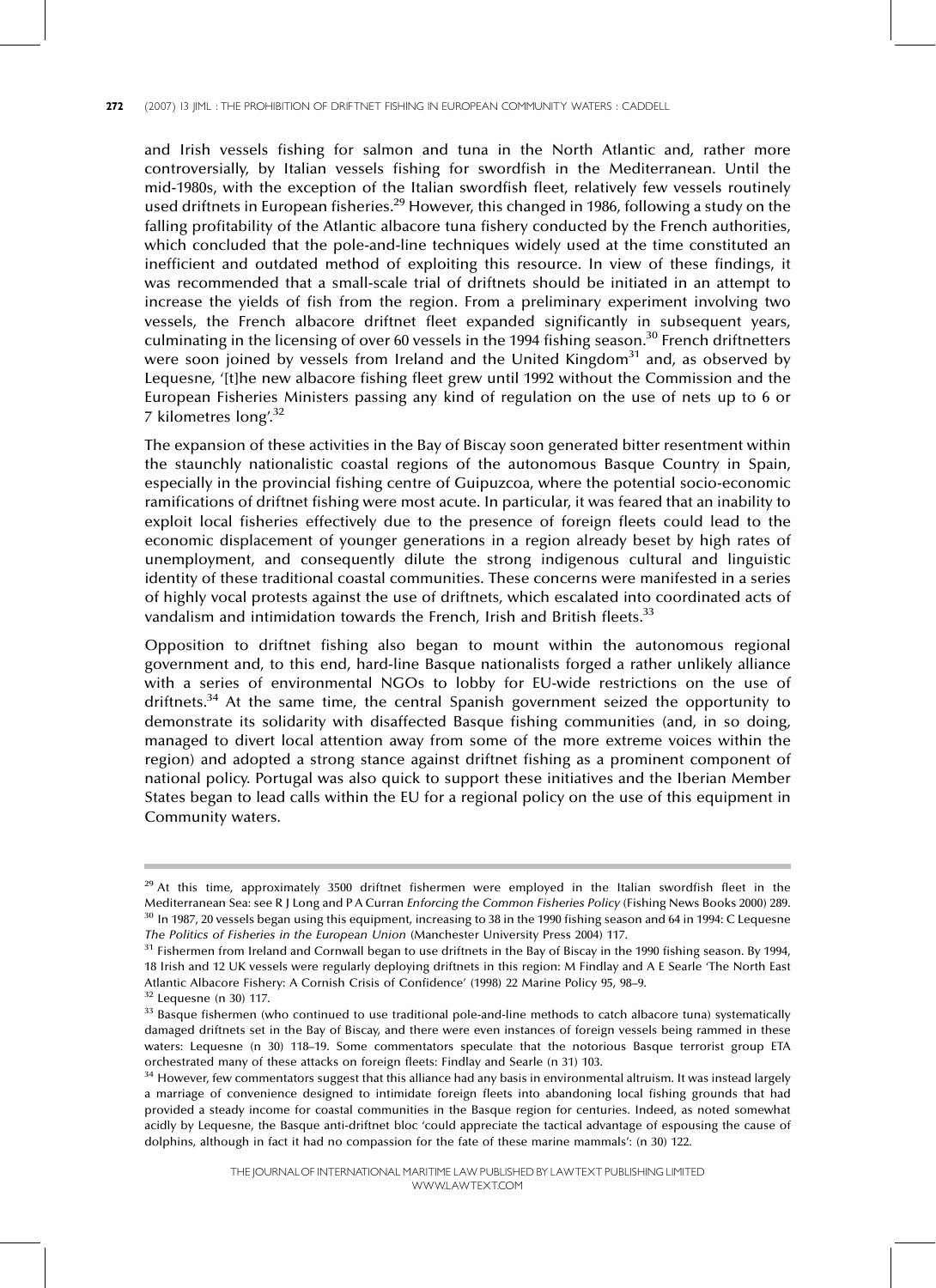Together with the growing opposition to driftnetting by Spain and Portugal (which was supported by Green Party MEPs within the European Parliament), developments within the UN General Assembly began to influence the scope of EC fisheries policy.<sup>35</sup> In February 1990, Manuel Marin, then Commissioner for Fisheries, proposed that the use of driftnets greater than 2.5km in length should be prohibited in Community waters. This proposal was approved by the European Parliament in September 1991, and despite strong and vociferous opposition by France, Italy and Ireland in the Council, in 1992 a regulation to endorse and enforce the UN General Assembly moratorium on large-scale driftnet fishing was adopted by virtue of a qualified majority vote.<sup>36</sup> This measure prohibited the keeping on board and use of driftnets greater than 2.5km in length, both on the high seas and in most areas of Community waters. There were two main derogations to this regulation: first, it did not apply to the Baltic Sea, Belts and Sound,<sup>37</sup> and secondly, an exemption was granted until 31 December 1993 for vessels that had used this equipment in the albacore tuna fishery in the north-east Atlantic, to avoid excessive financial hardship for the fleets concerned.<sup>38</sup>

In 1997, these provisions were strengthened as a result of a growing consensus within the EC over the need to protect stocks of immature fish from incidental capture. Consequently, the previous measure was subsequently repealed and replaced with a regulation that specifically recognised the problems posed to fisheries and the marine environment by the wholesale catches of non-target species, emphasising the potential scope for incidental catches involved in the use of both driftnets and purse-seine nets.39 Regulation 894/97 reiterated the restrictions imposed upon the use and possession of large-scale driftnets,<sup>40</sup> and repealed the derogation previously granted to the driftnet fleet in the Atlantic albacore tuna fishery.

## Stage two: consolidation

In June 1998 the prohibition on the use of driftnets entered a new and unprecedented phase, with the introduction of the most stringent measures ever prescribed in relation to driftnetting in European waters. A new regulation was adopted imposing a complete ban on all driftnet fishing activities within the pre-enlargement Community waters and the high seas, effective from 1 January 2002.<sup>41</sup> This measure specifically prohibited the use of all driftnets, regardless of size, in fishing operations for a number of species listed in an annex to the regulation,<sup>42</sup> which goes considerably further than the UN General Assembly Resolutions that it was designed to implement. Regulation 1239/98 provided for a graduated phase-out of

<sup>&</sup>lt;sup>35</sup> Since the EEC had voted in favour of the adoption of UN General Assembly Resolution 44/225 in 1989, it would appear to be rather hypocritical not to endorse the application of these provisions in respect of Community waters.  $36$  Council Regulation (EEC) No 345/92 of 27 January 1992 amending for the eleventh time reg (EEC) No 3094/86 laying down certain technical measures for the conservation of fishery resources [1992] OJ L042/15. Although critical of the proposed restrictions, the United Kingdom apparently diluted its opposition to this measure significantly due to concern at the destabilising effect that Basque extremists had achieved within Spain by exploiting the driftnet issue: see M Holden The Common Fisheries Policy (Fishing News Books 1994) 78.

 $37$  See below p 276.

<sup>&</sup>lt;sup>38</sup> This exception was qualified by a requirement to prove that the vessels in question had fished for albacore tuna in this area for the previous two seasons, and was inserted at the request of the French government. Vessels qualifying for this exemption were permitted to use driftnets of up to 5km in length. In practice, only the French driftnet fleet derived any real benefit from these provisions; the only other vessels to qualify under this exemption were two Irish vessels licensed by the Bord Iascaigh Mhara for an initial trial of driftnets in 1990: Findlay and Searle (n 31) 101.

<sup>&</sup>lt;sup>39</sup> Council Regulation (EC) No 895/97 of 29 April 1997 laying down certain technical measures for the conservation of fishery resources [1997] OJ L132/1.

<sup>40</sup> Article 11.

<sup>41</sup> Council Regulation (EC) No 1239/98 of 8 June 1998 amending reg (EC) No 894/97 laying down certain technical measures for the conservation of fishery resources [1998] OJ L171/1. The prohibition on the use of driftnets in Community waters was a highly symbolic move; as noted by Lequesne, '[t]his was a precedent in the history of the CFP, since it was the first time that the EU had banned the use of a particular fishing technique': (n 30) 124.

 $42$  Including 10 species of tuna commonly fished for in Community waters, sea breams, marlins, sailfishes and sharks, as well as swordfish - a traditional staple of the Italian driftnet fishing industry.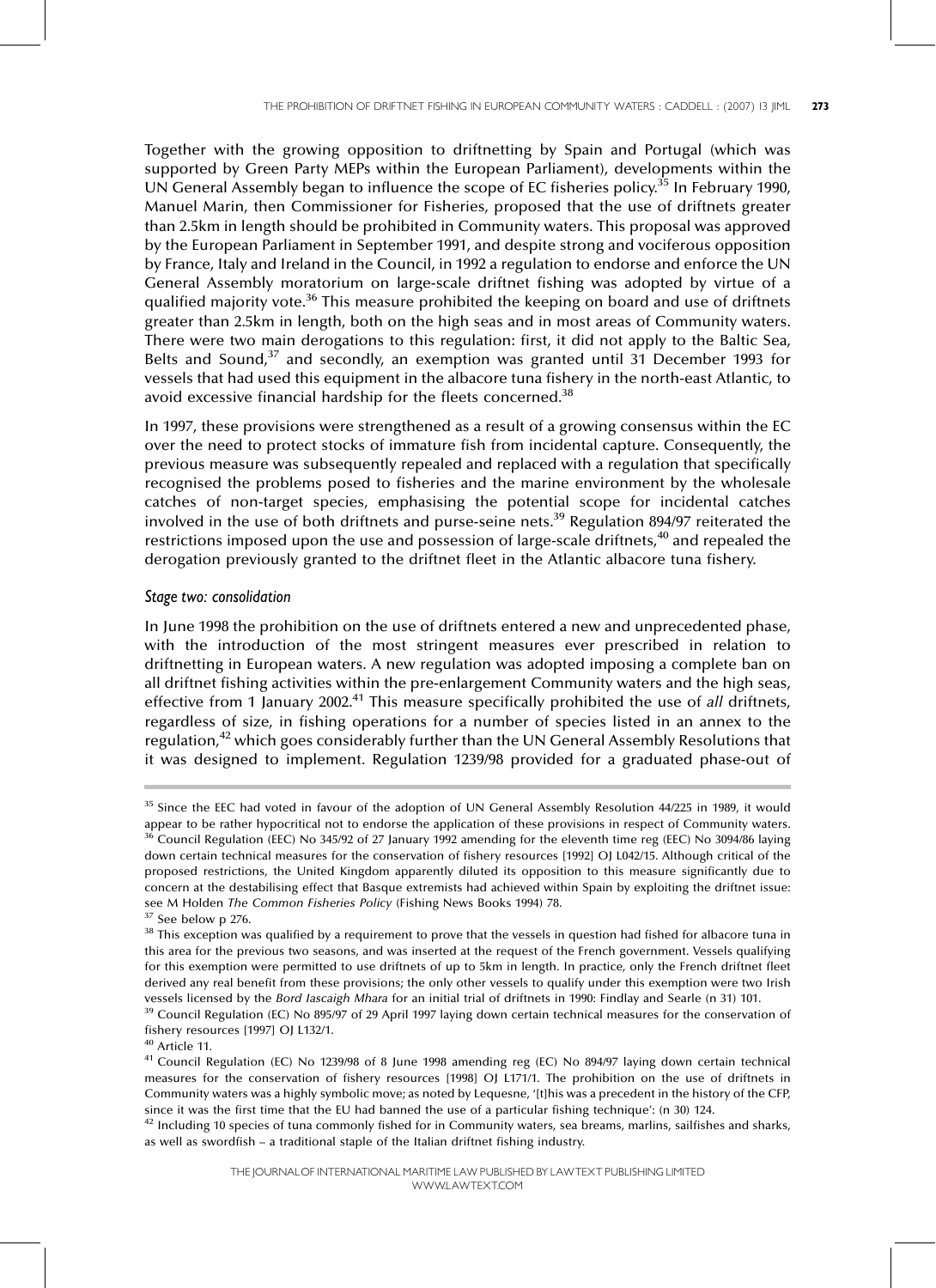driftnet fishing activities from the 1998 fishing season onwards, allowing driftnets to be carried on board vessels until 31 December 2001, subject to the authorisation of the flag state. $^{43}$ 

The adoption of Regulation 1239/98 marked a change in the legal basis for the provisions concerning driftnet fishing adopted on the part of the EC. In particular, this measure introduced a more overtly ecological tone to the driftnet restrictions, which had previously been inspired by the need to ensure that over-fishing did not jeopardise the present and future economic stability of Community fisheries. Indeed, Regulation 894/97 was only marginally influenced by explicitly environmental factors in the context of driftnet fishing, with these provisions introduced instead 'to ensure the protection of marine biological resources and the balanced exploitation of fishery resources in the interests of both fishermen and consumers'.<sup>44</sup> Regulation 1239/98, on the other hand, notes the provisions of Article 130r(2)<sup>45</sup> of the EC Treaty and the need to take into account requirements of environmental protection 'in a precautionary spirit'. It is therefore designed 'in accordance with the Community's international obligations to contribute towards the conservation and management of the biological resources of the oceans ... to regulate strictly any expansion of driftnet fishing by Community vessels.<sup>46</sup>

This shift in emphasis has been substantively challenged by various entities with the support of certain Member States, although whether this is due to genuine concern over the need to clarify the legal basis of the restrictions or whether it has merely presented a convenient opportunity to attack a technical provision deemed objectionable in certain key coastal communities may be a matter of some debate. Generally, objections have been raised to the perceived creep of ecological considerations, with opponents of the legislation arguing that environmental activism essentially represents the true legal basis for these provisions, with the legislators hiding their intentions behind technical fisheries terms. These arguments have found little favour with the European Court of Justice (ECJ), which has consistently ruled that there is no requirement for the legislation to be framed in overt ecological terms and that the various provisions fulfil a number of different objectives, with resource allocation requirements, fisheries management requirements and environmental considerations constituting multiple sides of the same coin.

The first challenge of this nature was made very soon after the initial 2.5km restrictions were imposed on driftnets when, in November 1993, the ECJ was called upon to examine the validity of Article 1(8) of Directive 345/92, which had introduced the first operative limitations upon this type of equipment.<sup>47</sup> The case of *Établissements Armand Mondiet SA v Armement*  $Islais$  SARL<sup>48</sup> appeared to concern a fairly anodyne contractual dispute between two French companies that was referred to the ECJ by the Tribunal de Commerce for a preliminary reference on a point of EC law under the old Article 177 process.<sup>49</sup> Mondiet was a manufacturer of fishing nets and had received an order from the defendant in August 1991 for some 200 driftnets of approximately 7km in length. In November 1991, with the adoption of the new rules on driftnet fishing, the defendant cancelled the order and refused to pay, citing fait du prince $50$  and insisting that the claimant should bear its own losses.

<sup>43</sup> Article 1.

<sup>&</sup>lt;sup>44</sup> Preamble to the regulation. Furthermore, the preamble observes that 'the uncontrolled expansion of drift-netting may entail serious disadvantages in terms of increased fishing effort'.

<sup>&</sup>lt;sup>45</sup> Now art 174 of the current EC Treaty.

<sup>46</sup> Preamble to Reg 1239/98.

<sup>47</sup> Article 1(8) inserted a new art 9a into a previous fisheries provision, Council Regulation 3094/86 of 7 October 1986 laying down certain technical measures for the conservation of fishery resources [1986] OJ L288/1, limiting the use of driftnets to a maximum permissible limit of 2.5km, subject to a derogation in the North-East Atlantic permitting vessels to use nets of up to 5km in length.

<sup>&</sup>lt;sup>48</sup> Case C-405/92, [1993] ECR I-6133.

<sup>49</sup> Now art 234 of the EC Treaty.

 $50$  'Act of a public authority', a defence broadly similar to the common law concept of frustration of contract, whereby a public authority has introduced a measure that renders the performance of the contract impossible and annuls the agreement as a form of force majeure.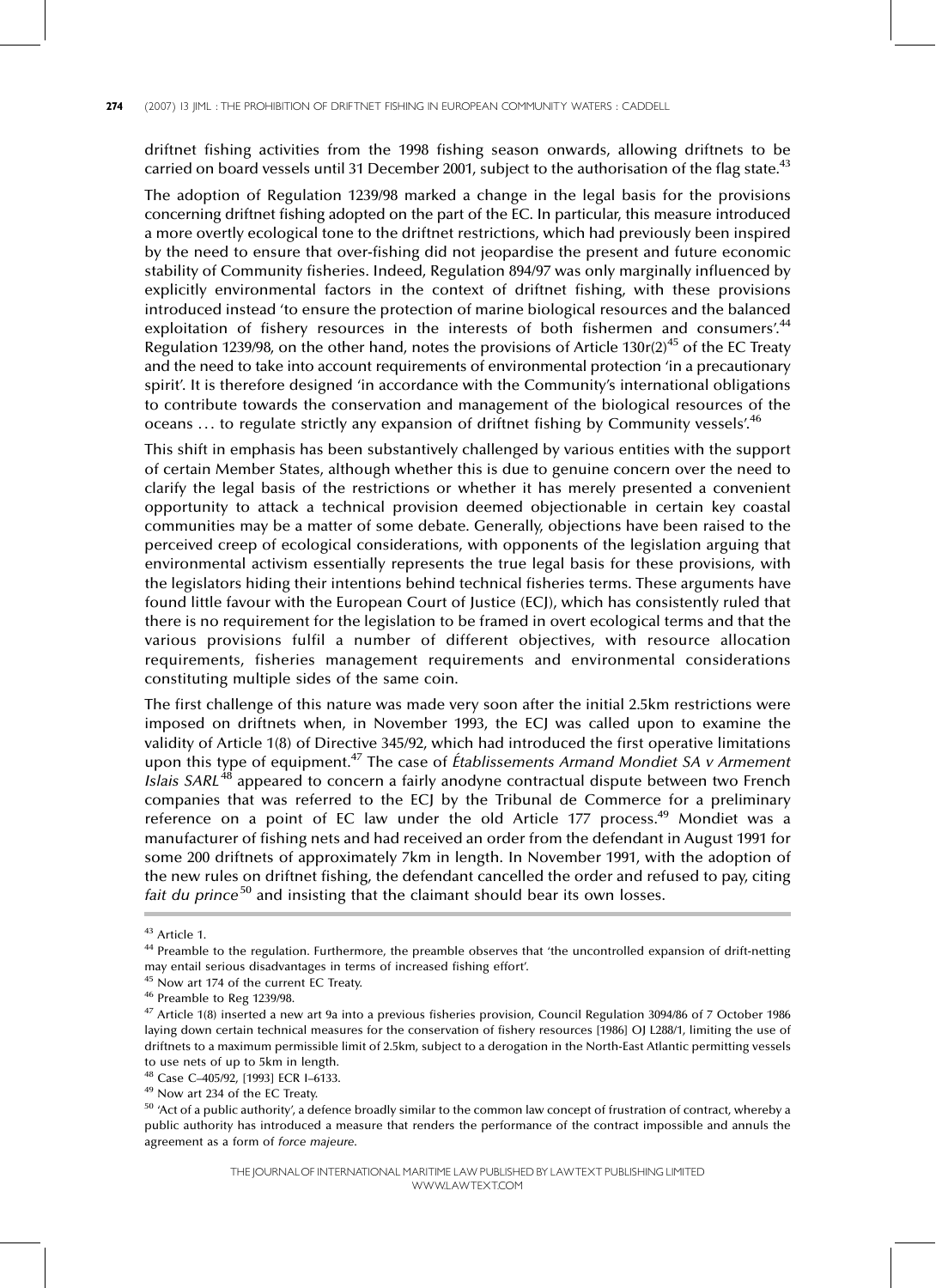The French court was minded to uphold the defendant's plea and release it from the contract on the basis of frustration, subject to a finding from the ECJ that the regulation had ultimately been lawfully adopted. In this respect, a series of questions was put to the court seeking confirmation, inter alia, that the regulation had been valid despite having ecological considerations as its basis, having been apparently adopted without scientific foundation and in the light of concerted lobbying from powerful environmental NGOs, which resulted in a punitive effect upon the fishing industry. The primary argument concerning the invalidity of the regulation was that it had been adopted not as a distinct fisheries management measure, but was instead inspired by ecological reasons – namely the need to address by-catches of non-target species. If this was in fact the true motivation behind the provision, then as a matter of law it should have been based upon Articles 130r and 130s of the EC Treaty,<sup>51</sup> which require the unanimous approval of the European Council, as opposed to the qualified majority vote that it had actually received.<sup>52</sup>

Nevertheless, this assertion failed to find favour with either the Advocate General or, indeed, the court, which stated categorically that the driftnet restrictions had been 'adopted primarily in order to ensure the conservation and rational exploitation of fishery resources and to limit the fishing effort'.<sup>53</sup> Moreover, this finding was not disturbed by the fact that the directive itself had explicitly noted a series of concerns expressed by ecological organisations, as well as the need to protect non-target species from by-catches.<sup>54</sup> Accordingly, as had been consistently upheld by the court,<sup>55</sup> while Articles 130r and 130s did indeed confer a power for the Community to adopt measures on distinct environmental matters, the institutions retained competence to act on other bases. Therefore, if this alternative basis for action - in this instance Article 39 of the EC Treaty, which permitted the Community to ensure the rational development of production and availability of supplies – also pursued one of the objectives of environmental protection, then it did not necessarily follow that the EC was formally obliged to base its competence to act in this manner upon the Environmental Title.<sup>56</sup> Consequently, the directive in question was not inherently invalid and had indeed been elaborated upon a legitimate legal foundation.

A rather more direct attack on the driftnet ban was attempted soon after the adoption of Regulation 1239/98, where an action was heard by the Court of First Instance (CFI) to annul the regulation in its entirety, brought by an alliance of 22 French owners of fishing vessels, and supported officially by France and Ireland.<sup>57</sup> Regulation 1239/98 was defended by the European Council, and later supported by the European Commission and Spain, arguing that the objections raised by the vessel owners were inadmissible on the basis that the requirements of Article 173 of the EC Treaty<sup>58</sup> had not been met, namely that the applicants were not individually concerned with these particular provisions. By way of response, the applicants argued that they had been individually concerned with this legislation on the basis

<sup>51</sup> Now arts 174 and 175 of the EC Treaty.

<sup>52</sup> For a concise discussion of the evolution of EU environmental law-making competence in this respect see P G G Davies European Union Environmental Law: An Introduction to Key Selected Issues (Ashgate 2004) 1-24).

<sup>53</sup> Note 48 para 24.

<sup>&</sup>lt;sup>54</sup> The directive also makes a distinct reference to the Berne Convention on the Conservation of European Wildlife and Natural Habitats 1979. It slightly predated the Habitats Directive, also introduced in 1992 and now one of the preeminent provisions of EU nature conservation law, hence the only regional measure in operation in Europe at this time concerning wildlife issues was the Council of Europe initiative - which, conversely, has now been rather overtaken by its EU counterpart.

 $55$  See for instance Greece v Council Case 62/88 [1990] ECR I-1527.

<sup>&</sup>lt;sup>56</sup> The 'Environmental Title' is the collective description given to a small cluster of provisions in the EC Treaty conferring competence to prescribe measures in respect of the environment, introduced by the Single European Act 1987. Prior to this, there were no explicit grounds for the European institutions to legislate in respect of the environment listed within the original EEC Treaty of 1957.

<sup>57</sup> Armement Coopératif Artisanal Vendéen v Council Case T-138/98.

<sup>58</sup> Now art 230 of the EC Treaty.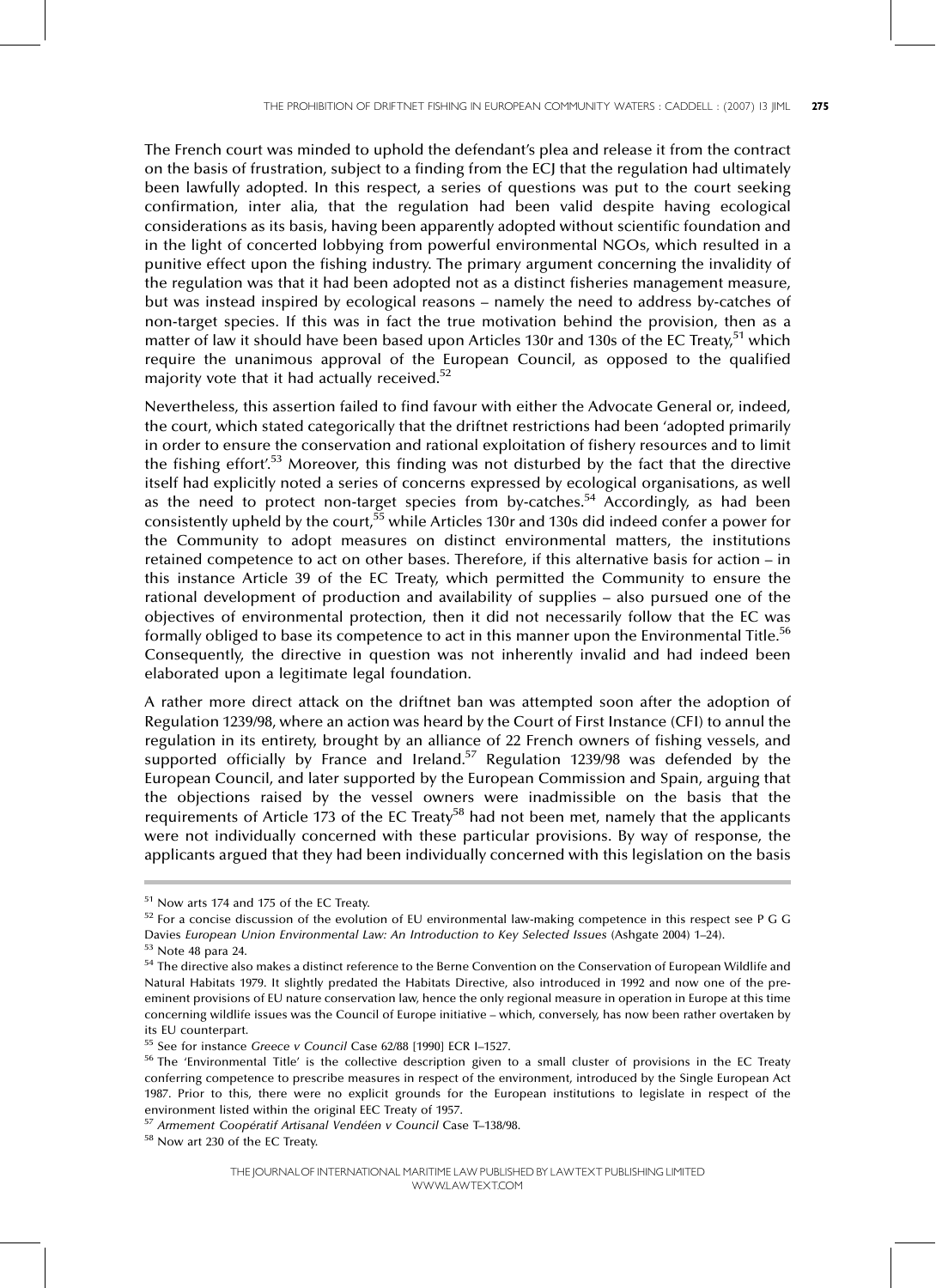that the ranks of driftnet fishermen in the French albacore fleet constituted a closed class of traders in the first instance and, moreover, the Council itself had observed that any ban on driftnetting in this particular region was likely to cause substantial economic difficulties.<sup>59</sup>

Nevertheless, the CFI rejected the argument that membership of this closed class of traders permitted the applicants each to be seen as an addressee of the provision.<sup>60</sup> Likewise, the relevant legislation did not necessarily prevent the applicants from using driftnets in the immediate short-term, since the use of this equipment could still be sanctioned by the individual Member States until 31 December 2001, subject to the need to ensure that the number of vessels so authorised did not exceed 60 per cent of the operational driftnet fleet between 1995 and 1997.<sup>61</sup> Accordingly, given that the measure could potentially affect operators of other fishing vessels who might decide to undertake driftnetting activities, the provisions could not be considered to be of individual concern to the applicants and the claim was dismissed, along with a request for measures of inquiry.

Since the decision by the CFI, a further challenge to Regulation 1239/98 has recently been lodged in the form of a preliminary reference from the French courts,<sup>62</sup> which questions the validity of the restrictions on the basis, inter alia, that they appear to pursue a strict environmental objective, although predicated on a different article of the EC Treaty; are not clearly reasoned; and are disproportionate, discriminatory and fail to take into consideration regional variations in environmental and economic considerations throughout the Community. The request was lodged with the ECJ in late February 2007, and it is to be hoped that the judicial organs of the EU will be able to clarify the exact operation of the driftnet fishing restrictions and discourage further challenges to the legislation on this basis.

## Stage three: expansion

Since the adoption of Regulation 1239/98, the EU has undertaken two significant rounds of enlargement, with the accession of a further 14 new Member States largely drawn from the former Soviet bloc in central and eastern Europe. On 1 May 2004, a number of countries in the Baltic region became Member States, which brought most of the Baltic Sea area under the regulatory purview of EC fisheries officials. In line with this marine expansion and the accession of Poland and the Baltic States, the restrictions on driftnet fishing have since been extended to the Baltic Sea in the form of a new provision, Regulation 812/2004.<sup>63</sup> Prior to the adoption of this measure, the Baltic Sea area had been exempt from both the existing measures adopted by the EC and the moratorium on large-scale pelagic driftnet fishing operated under the UN General Assembly Resolutions.

As far as EC law was concerned, the lack of an effective regulatory remit within the greater part of the Baltic Sea on the part of fisheries officials rendered the development of such restrictions largely redundant.<sup>64</sup> Accordingly, as noted above, the Baltic Sea, Belts and Sound had previously been excluded from the relevant EC legislation governing the use of driftnets, used predominantly in this region by Sweden, Denmark and Poland for

<sup>59</sup> COM (94) 50 (final).

 $^{60}$  Note 57 para 52.

 $61$  ibid.

 $62$  Jonathan Pilato v Jean-Claude Bourgault Case C-109/07. This case is a preliminary reference under art 234 of the EC Treaty from the Prud'homie de pêche de Martigues.

<sup>63</sup> Council Regulation (EC) No 812/2004 of 26 April 2004 laying down measures concerning incidental catches of cetaceans in fisheries and amending reg (EC) No 88/98 [2004] OJ L150/12. For a full analysis of this measure in the context of cetacean conservation see R Caddell `By-Catch Mitigation and the Protection of Cetaceans: Recent Developments in EC Law' (2005) 8 Journal of International Wildlife Law and Policy 241.

<sup>&</sup>lt;sup>64</sup> Before 2004, only Finland, Sweden, Denmark and Germany in this region were subject to the competence of the EC in fisheries matters, hence the development of driftnet fishing standards for the Baltic Sea would have been, at best, highly fragmentary in operation.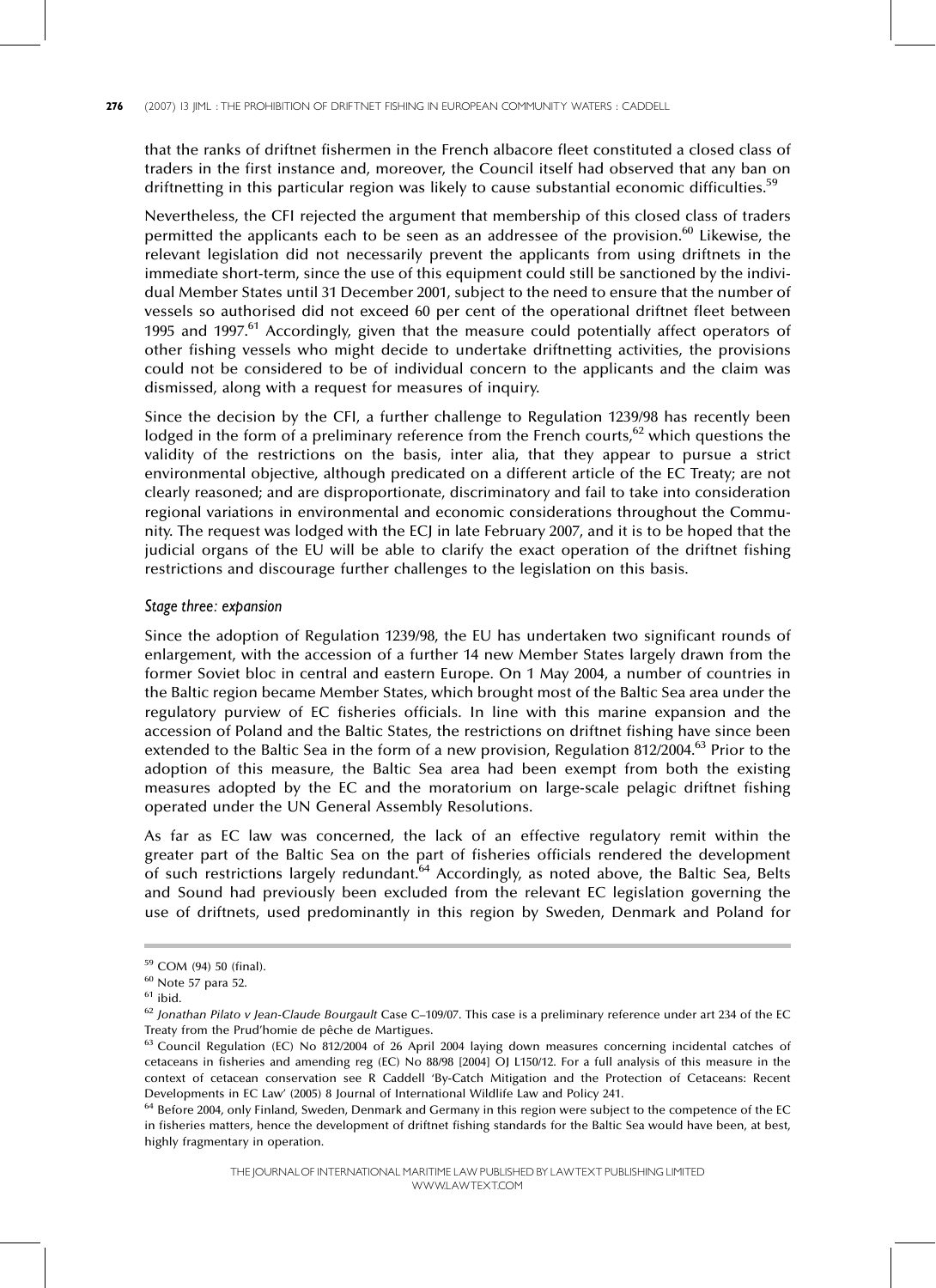salmon.<sup>65</sup> Until this recent programme of EU enlargement, the regulation of driftnet fishing in this region had been the responsibility of the International Baltic Sea Fisheries Commission (IBSFC) which, in tandem with the European Council, had sanctioned the use of driftnets up to 21km in length.<sup>66</sup> This departure from orthodox international standards was permitted on the basis that the Baltic Sea does not encompass any areas of high seas, hence the relevant UN General Assembly Resolutions have no practical application in these waters.<sup>67</sup> Additionally, driftnet fishing was considered in some quarters to pose a lesser ecological threat to the marine environment in this region. $68$ 

Nevertheless, driftnets are currently blamed for significant by-catches of marine mammals in this area, in particular the endangered Baltic harbour porpoise. The extent of the threat posed by incidental catches to porpoises in the Baltic Sea is somewhat difficult to assess, due to a chronic lack of historical data.<sup>69</sup> The limited data that does exist suggests that by-catches represent a significant and pressing threat to this species. Estimates suggest that in Swedish and Polish waters the use of driftnets (for salmon) and gillnets (for cod) account for 50 per cent of the entire by-catch of porpoises.<sup>70</sup> Elsewhere in the Baltic Sea area, however, the driftnet fishing effort is very low.<sup>71</sup> The pre-enlargement regulatory system was somewhat confused, due to the presence of two regional management organisations that exercise competence over cetaceans in the Baltic Sea.<sup>72</sup> Both organisations have endorsed the 2.5km limit on driftnet fishing as established by the UN General Assembly, and ASCOBANS has a strong commitment towards reducing levels of by-catches of small cetaceans in this region.<sup>73</sup>

Regulation 812/2004 is very much a product of the recent overhaul of the  $CFP^{74}$  and the greater emphasis placed by fisheries officials on the need to implement fully the so-called 'integration principle' into key components of Community policy.<sup>75</sup> In December 2002 a

 $67$  Indeed, during its tenure the IBSFC consistently emphasised in its reports on driftnet fishing to the UN Secretary-General that the resolutions had no application in this region.

<sup>68</sup> Long and Curran (n 29) 284.

<sup>70</sup> See Berggren (n 65) 320.

 $65$  Estimates suggest that the use of driftnets, in tandem with gillnets, are responsible for approximately 50 per cent of all by-catches of harbour porpoises in this region: P Berggren, P R Wade, J Carlström and A J Reid 'Potential Limits to Anthropogenic Mortality of Harbour Porpoises in the Baltic Region' (2002) 103 Biological Conservation 313, 313. Finland, Estonia, Latvia and Lithuania have practically abandoned driftnet fishing, with the exception of a negligible group of licensed vessels: ICES Advisory Committee on Fishery Management, Report of the Workshop on Catch Control, Gear Description and Tag Reporting in Baltic Salmon (ICES 2003). No statistics are currently available in relation to the Russian driftnet fleet, the only state bordering the Baltic that is not a Member State of the EU.

<sup>&</sup>lt;sup>66</sup> Long and Curran (n 29) 283. As part of the individual accession agreements, Estonia, Latvia, Lithuania and Poland were required to withdraw formally from the IBSFC, which now exists nominally as a forum for fisheries discourse with Russia. As the depositary State of the Agreement, Poland retains symbolic membership of the Commission for administrative expedience, but is subject to the exclusive competence of the EC on fisheries matters.

<sup>&</sup>lt;sup>69</sup> See P Berggren 'Bycatches of Harbour Porpoise (Phocoena phocoena) in the Swedish Skagerrak, Kattegat and Baltic Seas; 1973-1993' (1994) Reports of the International Whaling Commission (Special Issue 15) 211, 214. Undoubtedly, Cold War politics and the strategic military importance of the Baltic Sea area have compounded the dearth of research on this issue to a very significant degree.

<sup>71</sup> Finland, Estonia, Latvia and Lithuania have practically abandoned driftnet fishing, although Denmark has approximately the same driftnet fishing capacity as Sweden: ICES Advisory Committee on Fishery Management Report of the Workshop on Catch Control, Gear Description and Tag Reporting in Baltic Salmon, 26-28 January 2003 ICES CM 2003/ACFM:12; copies available from ICES. No data is currently available for the Russian driftnet fleet.

 $72$  Namely the Helsinki Commission on the Protection of the Marine Environment of the Baltic Sea Area (HELCOM) and the Agreement on the Conservation of Small Cetaceans of the Baltic and North Seas (ASCOBANS).

 $<sup>73</sup>$  ASCOBANS adopted a specific plan for the recovery of stocks of the Baltic harbour porpoise, the Jastarnia Plan,</sup> which seeks to reduce by-catches of this species towards zero as quickly as possible: www.ascobans.org (1 March 2007).  $74$  For a concise account of this process see Caddell (n 63) 248-51.

 $75$  The integration principle (introduced by the Treaty of Amsterdam in 1997) is articulated in art 6 of the EC Treaty as follows: 'Environmental protection requirements must be integrated into the definition and implementation of the Community policies and activities referred to in Article 3, in particular with a view to promoting sustainable development.' For a full discussion and analysis of the integration principle see N Dhondt Integration of Environmental Protection into Other EC Policies: Legal Theory and Practice (Europa Law Publishing 2003) especially 15-110.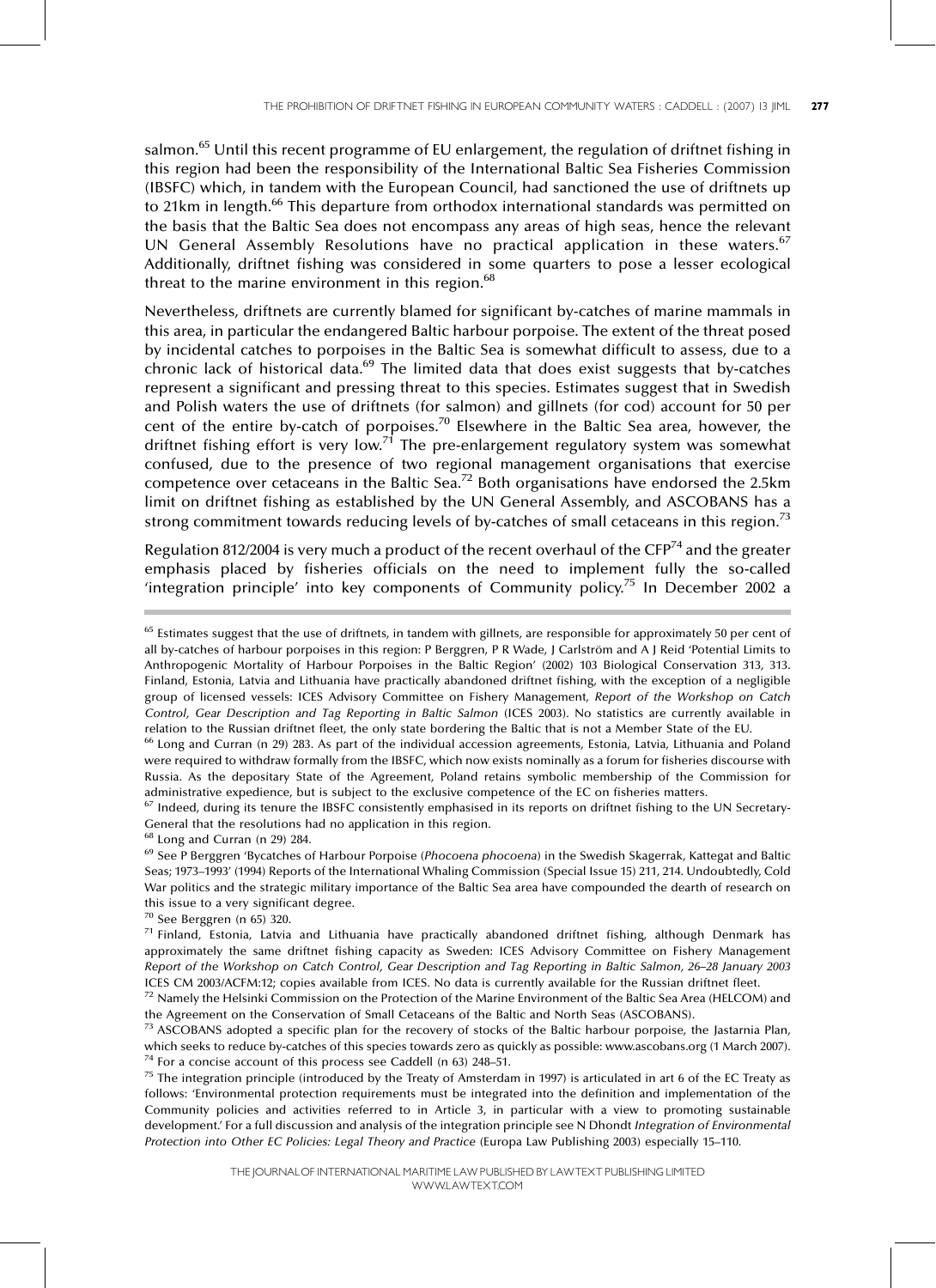distinct regulation was adopted to give effect to the integration principle within the CFP,<sup>76</sup> under which the main objectives of EC fisheries law were substantively revised to introduce an ecosystem-based approach to the management of fisheries resources.<sup>77</sup> As part of this process, a series of subsidiary measures in the form of distinct regulations are being elaborated to address specific marine environmental problems posed by commercial fishing activities, of which Regulation 812/2004 - which primarily addresses the conservation needs of cetaceans  $-$  is the first such development.<sup>78</sup>

As a result of these developments, Regulation 812/2004 has amended the pre-enlargement position<sup>79</sup> and now requires a complete prohibition on the use of driftnets in the Baltic Sea by 1 January  $2008<sup>80</sup>$  with an incremental phase-out of this equipment to commence from the 2005 fishing season onwards.<sup>81</sup> Until 31 December 2007, vessels may keep on board or use driftnets if they have been authorised to do so by the flag state, $82$  and each Member State must provide the European Commission on an annual basis with a list of vessels that have received this authorisation. $83$  Where such equipment is deployed, the netting must be clearly marked with floating buoys containing radar reflectors and identifying clearly the vessel to which the net belongs.<sup>84</sup> In addition, the master of the vessel must keep a detailed log book, documenting the quantity of by-catches of cetaceans and the date and position of such catches.<sup>85</sup>

Despite this, however, although some individual Member States in this region have, for all practical purposes, largely discontinued the use of driftnets,<sup>86</sup> and others, such as Sweden, have introduced a series of national restrictions of their own volition,<sup>87</sup> significant driftnetting activities still continue within the Baltic Sea area and there are already signs of emerging compliance problems, especially with regard to Poland. $88$  Indeed, given the potential economic problems in Poland that could result from the introduction of the driftnet restrictions, a further amendment has subsequently been made to the Baltic Technical Regulation amending the timescale for the phase-out, $89$  although the original deadline of 1 January 2008 for the cessation of driftnetting in the Baltic Sea remains undisturbed.

 $76$  Council Regulation (EC) No 2371/2002 of 20 December 2002 on the conservation and sustainable development of fisheries resources under the Common Fisheries Policy [2002] OJ L358/59.

 $77$  Article 2(1) states, '[t]he Common Fisheries Policy shall ensure exploitation of living aquatic resources that provides sustainable economic, environmental and social considerations. For this purpose, the Community shall apply the precautionary approach in taking measures designed to protect and conserve living aquatic resources, to provide for their sustainable exploitation and to minimise the impact of fishing activities on marine eco-systems. It shall aim at a progressive implementation of an eco-system-based approach to fisheries management. It shall aim to contribute to efficient fishing activities within an economically viable and competitive fisheries and aquaculture industry, providing a fair standard of living for those who depend on fishing activities and taking into account the interests of consumers.'  $78$  Future initiatives include specific regulations addressing the by-catch problems raised by sharks and seabirds. Given the time frame within which reg 812/2004 was elaborated – and the undoubted role that driftnet fishing has to play in by-catches of cetaceans - it was considered expedient to include the extension of the driftnet ban to Baltic waters within this particular measure.

 $^{79}$  Council Regulation (EC) No 88/98 of 18 December 1997 laying down certain technical measures for the conservation of fishery resources in the waters of the Baltic Sea, the Belts and the Sound [1997] OJ L009/1.

 $80$  Article 9 of reg 812/2004. As a result, reg 88/98 has been amended so that this provision now forms art 8a(1). The original deadline set by the Commission was one year earlier than this, with a proposed moratorium to begin on 1 January 2007.

<sup>81</sup> Now art 8a(3) of reg 88/98.

 $82$  Now art  $8a(2)$  ibid.

 $83$  Now art  $8a(4)$  ibid.

<sup>&</sup>lt;sup>84</sup> Now art 8b(1) ibid.

<sup>&</sup>lt;sup>85</sup> Now art 8b(2) ibid.

<sup>86</sup> Note 71.

<sup>87</sup> Berggren (n 69) 212.

<sup>&</sup>lt;sup>88</sup> See below p 285.

<sup>&</sup>lt;sup>89</sup> Council Regulation (EC) No 2187/2005 of 21 December 2005 for the conservation of fishery resources through technical measures in the Baltic Sea, the Belts and the Sound, amending reg 1434/98 and repealing reg (EC) No 88/98.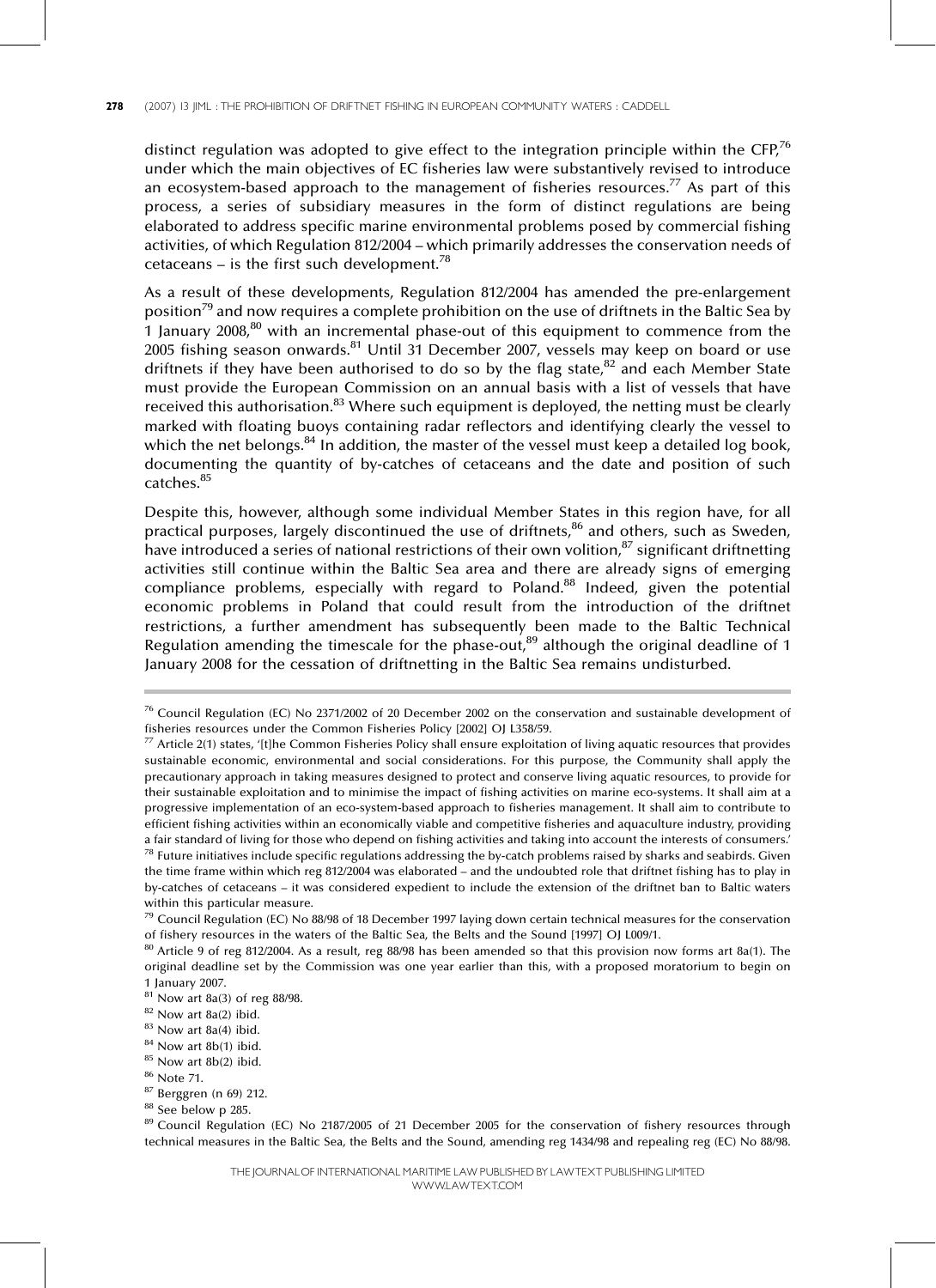## The enforcement of the EC driftnet ban: progress and problems

Somewhat unsurprisingly, especially given the long traditions of driftnet fishing by many European fleets, the graduated prohibition on the use of this equipment by the EC has proved to be highly controversial in a number of coastal communities, which has led to significant problems in the practical enforcement of these measures. As noted above, many key EC fishing grounds have, over the course of the previous 10 years, gained a degree of international notoriety as hotspots for driftnet fishing, involving the use of equipment that not only breaches the narrow European norms, but also violates accepted international standards. Indeed, this failure to control driftnetting may be considered a serious deficiency in the enforcement of the CFP on the part of the European institutions, and the apparent ease with which the fishing industry in a number of key areas has been able to circumvent these restrictions is a cause for very grave concern.

In many respects, this failure to control the use of driftnets is rather mystifying, especially as the EC enjoys substantial advantages over other more localised fisheries management authorities, given the fact that EU law prescribes significant financial incentives as well as a distinct set of infringement proceedings which have the scope to impose enormous financial penalties upon Member States that routinely fail to comply with the relevant provisions. In theory at least, it might be expected that such measures would have received a far greater degree of adherence than has occurred in practice.

The initial 'carrot-and-stick' strategies adopted by the EC towards promoting compliance were, in fact, a logical response to the challenges of implementing the anti-driftnet legislation. In the first instance, substantial economic incentives and assistance were offered to a number of Member States in the form of generous funding to the vessel operators to decommission their driftnet fleets. Indeed, the European Council has formally agreed to underwrite at least 50 per cent of the cost of decommissioning the Italian driftnet fleet, as well as paying extensive compensation to swordfishermen who cease to use this equipment or convert to other fishing activities instead. Similar `bribes' of this nature have also been conferred on Spain, France, Ireland and the United Kingdom in order to eradicate driftnet fishing in the North Atlantic.<sup>90</sup> These financial incentives were designed to be supported by the unique infringement proceedings that operate under general EU law to pursue officially those Member States that continue to use driftnets in Community waters.

Nevertheless, the threat of legal action appears to have done rather little in practice to encourage some national authorities to adhere to the legislation. Indeed, Churchill notes that a number of driftnet fishing vessels were subsequently re-flagged in order to circumvent EC restrictions, $91$  mainly in response to the economic effects of abandoning the use of this equipment. Likewise, there is substantial evidence to demonstrate that a number of Member States continue to use driftnets in their coastal waters, despite having received many millions of euros in funding to decommission such vessels. Due to its clandestine nature, the scale of illegal driftnet fishing by EU Member States is nearly impossible to quantify accurately, although there have been some ad hoc studies by teams of biologists. In the Mediterranean Sea, one such study of the effects on cetaceans of illegal driftnet fishing for swordfish by Spanish vessels in the Straits of Gibraltar estimated that some 366 dolphins were taken as bycatch in the 1993 fishing season, with 289 individuals taken in the 1994 season, and concluded that the incidental mortality of dolphins in the Mediterranean was not sustainable.<sup>92</sup>

 $90$  Council Decision 1999/27/EC of 17 December 1998 on a specific measure to encourage diversification out of certain activities and amending Decision 97/292/EC [1999] OJ L008/22.

<sup>&</sup>lt;sup>91</sup> R R Churchill 'The EU as an International Fisheries Actor  $-$  Shark or Minnow?' (1999) 4 European Foreign Affairs Review 463, 480-1.

 $92$  See L Silvani, M Gazo and A Aguilar 'Spanish Driftnet Fishing and Incidental Catches in the Western Mediterranean' (1999) 90 Biological Conservation 79.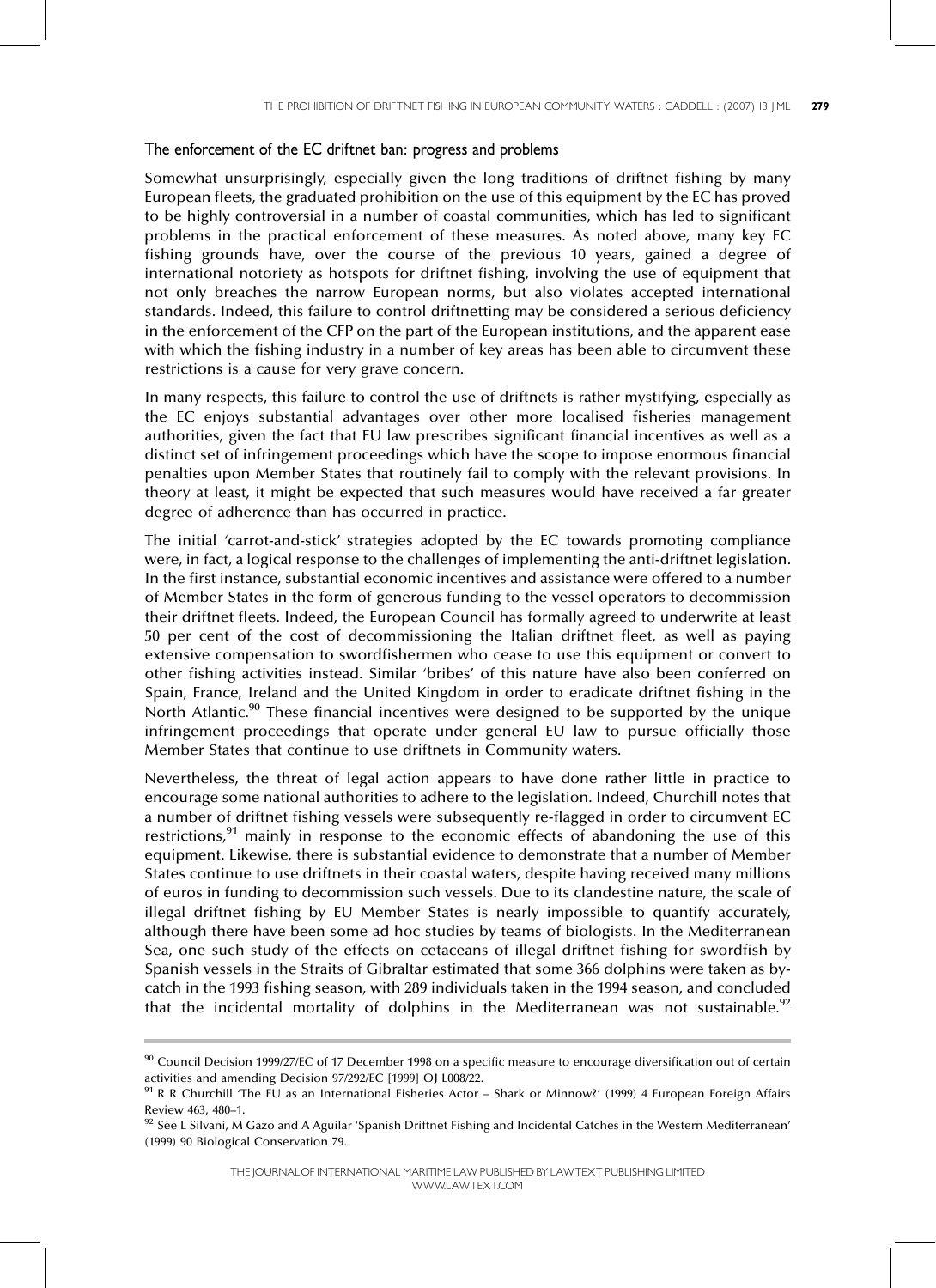Substantial evidence has also been collected by teams of NGOs monitoring key fishing grounds for instances of non-compliance, such as Oceana, WWF and Greenpeace.

Although the European Commission has recently commenced proceedings for noncompliance against Italy, as well as France and Spain, in respect of infringements of the EU standards,<sup>93</sup> the highly protracted nature of this process has essentially permitted driftnet fishing to continue largely unabated. Indeed, while some practical measures to address the driftnet issue have been introduced by a series of Member States, the success of the EC itself in this process must be considered to have been extremely variable in practice, as case studies of individual fishing fleets demonstrate.

## Republic of Ireland

Driftnets in the Republic of Ireland have been predominantly deployed on the west coast in the Atlantic salmon fishery. In the context of a specific fishery, the Irish authorities have attracted the regulatory attention of the European Commission in respect of one particular species of fish, the wild Atlantic salmon, which is currently protected under the Habitats Directive. This is a highly migratory species that spawns in Irish rivers, before travelling into the north Atlantic from which mature individuals will return periodically to spawn. As a result, Irish fishermen set driftnets in the summer months to catch the fish, subject to an annual authorisation process operated by the Department of Communications, Marine and Natural Resources. As is prescribed by the Habitats Directive, any such authorisation must be granted subject to a full scientific assessment, with licences withheld if it is ascertained that authorisation will lead to negative effects upon the stock. Despite a full assessment in 2006 revealing that driftnet fishing would have an adverse impact upon stocks of wild Atlantic salmon, the Irish authorities sanctioned the use of driftnets, which raised concerns over the ecological effects of continued driftnet fishing.

On 3 July 2006, the European Commission issued a reasoned opinion to the Irish authorities, demanding that in order to avoid further infringements Ireland must comply with the Habitats Directive and 'eschew driftnet fishing in 2007'.<sup>94</sup> The reasoned opinion clearly caused some consternation within the relevant government departments and, as a result of prior communications with the Commission, an Independent Salmon Group was established in March 2006 to advise the government on how to align fisheries policy with the relevant scientific advice and transnational legal obligations in relation to wild salmon. The Independent Salmon Group produced a lengthy report in October 2006<sup>95</sup> which recommended inter alia that mixed stock fishing (ie the use of driftnets in this context) should be discontinued due to its indiscriminate nature and the risk of substantial financial penalties being imposed by the ECJ if the Commission's complaint engaging the Habitats Directive were to be upheld. Consequently, a hardship fund of  $E$ 25 million was established to compensate fishermen for the loss of the driftnet fishery. This was based on the payment of a stipend equivalent to six times the average annual catch in the years 2001–2005, with the creation of an additional community support scheme comprising a fund of a further  $\epsilon$ 5 million to aid the development of those communities in which the economic impacts of a cessation of driftnet fishing would be most keenly felt and to provide alternative opportunities for those directly affected.

As a result of this initiative, driftnets were formally banned in Ireland from  $2007<sup>96</sup>$  although

<sup>93</sup> Cited by the European Commission on its 'Scoreboard' of compliance with fisheries laws; www.europa.eu.int/comm/ fisheries/scoreboard/control\_en.htm. The present status of the Commission's non-compliance action is, however, confidential.

<sup>94</sup> IP/06/906.

<sup>95</sup> http://www.dcmnr.gov.ie/NR/rdonlyres/3D783F92-86A8-4D91-B431-55DDE740D279/0/IndependentSalmonGroup report.pdf (10 July 2007).

<sup>&</sup>lt;sup>96</sup> Control of Fishing for Salmon Order 2007.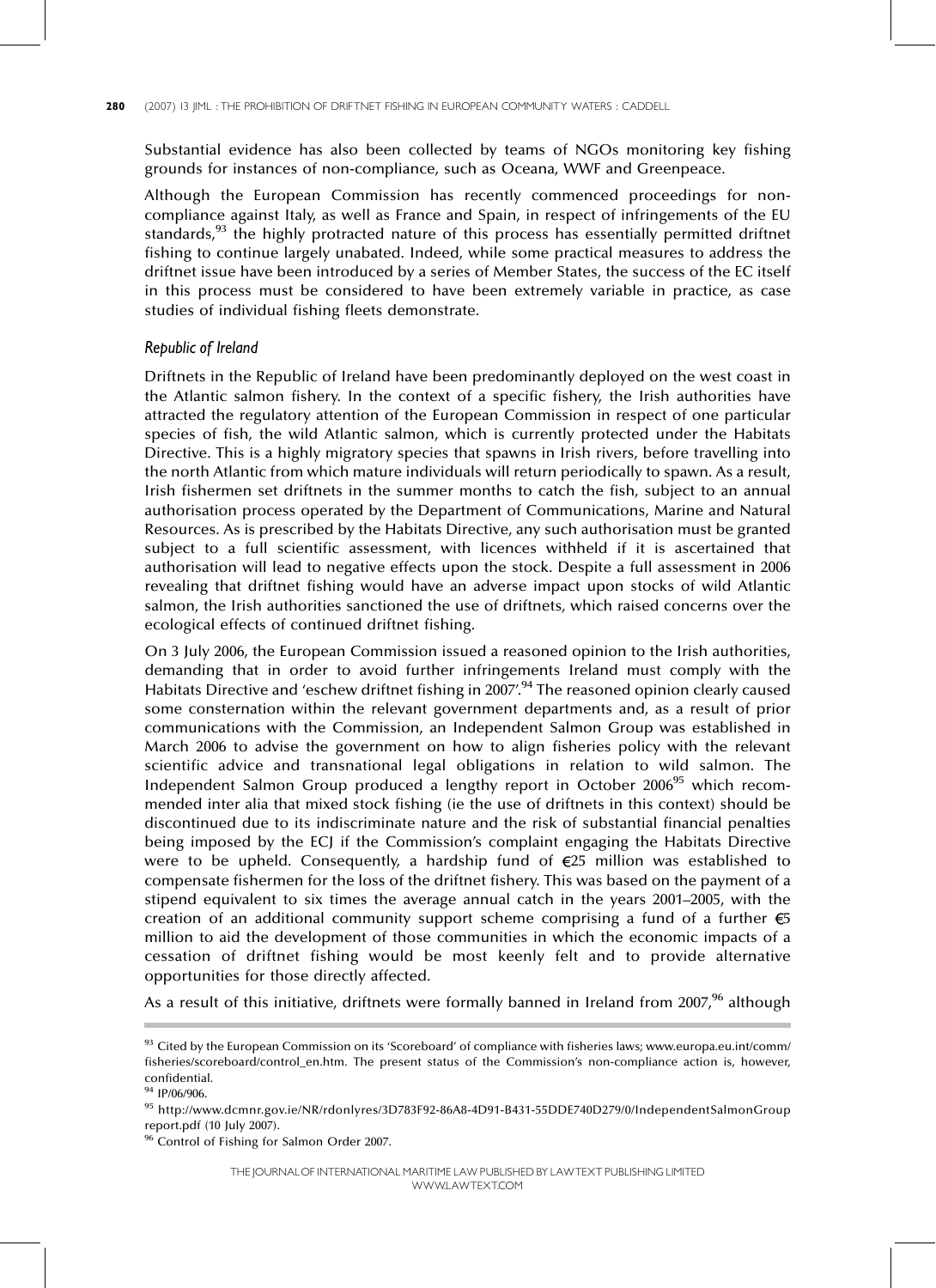within the affected communities opinion is deeply divided on this issue. Nevertheless, this move may be considered a partial success for the EU policy against driftnets on the basis that legal action – albeit under a very different provision on nature conservation, as opposed to the specific anti-driftnet measures - brought by the European Commission has inspired at least one Member State to discontinue formally the use of this equipment in a key fishing region.

# France

As noted above, the anti-driftnet provisions introduced by the EC have long proved controversial in France, where driftnetting has formed a large component of the national salmon fleet since the mid-1980s. French interests have been at the heart of the majority of the legal challenges to the legislation to date and France secured a temporary derogation to the original driftnet provisions in 1992. Nevertheless, a substantial volume of driftnet fishing by the French fleet has continued and the European Commission has formally initiated infringement proceedings against France, which are currently moving extremely slowly towards their eventual conclusion.

An additional complication has arisen in France  $-$  and by extension Italy, which as noted below has developed a similar strategy to circumvent the restrictions  $-$  in that the French authorities have sought to mitigate the impact of the driftnet fishing restrictions by exploiting the absence of a clear and precise definition of a 'driftnet' in the European legislation and sanctioning the use of the thonaille; netting which is effectively the same type as that proscribed under the current norms, but the technical modifications of which renders it distinct and therefore outside the scope of the current restrictions. The thonaille, essentially a driftnet under a nom de plume and deployed mainly in the Mediterranean Sea, was permitted by virtue of a series of ordinances adopted by the French Ministry of Agriculture and Fisheries in  $2003.^{97}$ 

Nevertheless, the use of this equipment has recently undergone a substantive challenge under the French administrative law system and the thonaille legislation was formally annulled in 2005 by the Conseil d'Etat, the highest administrative review body in France.<sup>98</sup> In this action, brought by a collective of NGOs concerned at the effect of by-catches of nontarget species, including several species of protected cetaceans, the thonaille legislation was officially ruled to have breached the provisions of Regulation 1239/98 and the ministry was accordingly adjudged to have acted illegally in sanctioning the use of this equipment, with the offending provisions accordingly annulled.

Since this action was brought in France, some proactive steps have been taken within the EU institutions to close this particular loophole and to provide a comprehensive and technically unequivocal definition of a driftnet that has, to date, proved elusive in framing the current legislation. In September 2006, the European Commission proposed a new regulation that would amend Regulations 894/97, 812/2004 and 2187/2005 in relation to the use of driftnets,<sup>99</sup> with the Commission diplomatically noting that the lack of a definition of a 'driftnet' in the current legislation has given rise to the need to 'clarify certain existing provisions to avoid counterproductive misunderstandings as well as facilitate uniformity in the practice of monitoring between Member States<sup>', 100</sup> Accordingly, the Commission has proposed a short regulation incorporating a new definitional article into the current provisions, formally defining a driftnet as:

<sup>97</sup> Arrêté du 1er août 2003 du minister de l'agriculture, de l'alimentation de la pêche at des affaires rurales. This measure was supported by a later ordinance introduced in July 2004.

<sup>98</sup> Contentieux No 265034 3 August 2005.

<sup>99</sup> COM (2006) 511 final.

 $100$  ibid.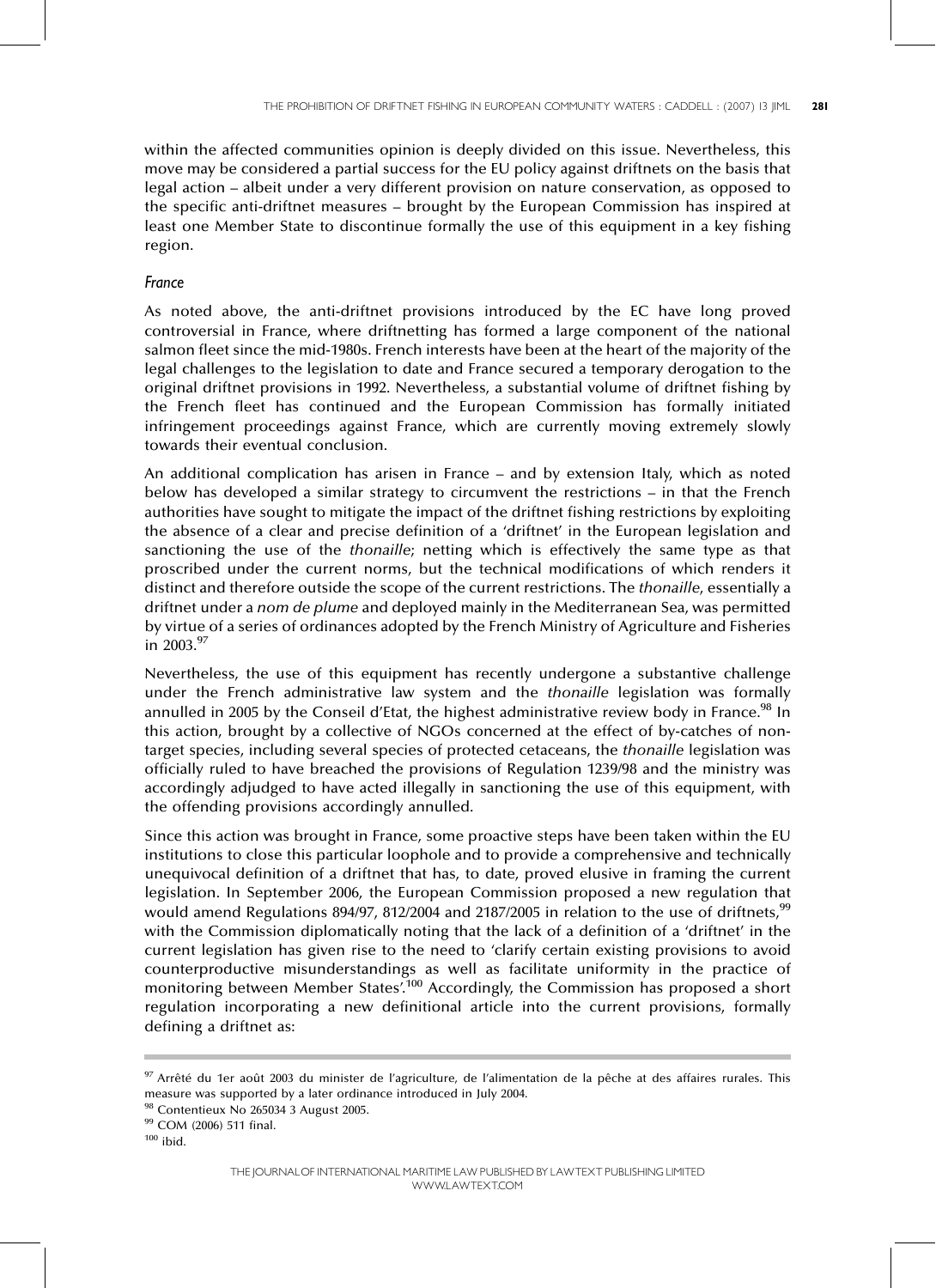any gillnet held on the sea surface or at a certain distance below it by floating devices, drifting with the current either independently or with the boat to which it may be attached. It may be equipped with devices aiming to stabilise the net and/or to limit its drifting.

In January 2007, the Commission's proposal was formally considered by the Committee on Fisheries of the European Parliament,<sup>101</sup> and the proposed definition was endorsed in its entirety. The European Parliament observed that:

the introduction of a definition of a driftnet in the above three regulations is crucial, given that it will help facilitate the implementation and enforcement of Community legislation in this field and prevent any circumvention of that legislation through varying interpretations at national level.

A resolution endorsing the proposal was formally adopted by an emphatic majority in the European Parliament<sup>102</sup> and the matter has since been forwarded to the European Council, where it is to be hoped that the adoption of a single unifying definition of a driftnet in Community fisheries law will deter the cynical circumvention of these provisions on the part of legislatively creative government departments in future years.

## Italy

As far as the EC moratorium on the use of driftnets is concerned, the single most difficult issue of enforcement has arisen in relation to the Italian driftnet fishing fleet. Italian fishermen have used driftnets in the Mediterranean Sea for centuries, and many coastal communities in southern Italy were outraged by the proposed restrictions on this equipment, protesting that these measures would destroy a traditional way of life and lead to severe economic dislocation and hardship.<sup>103</sup>

Italian fishermen have argued that driftnet fishing is not commercially profitable unless driftnets of up to 8km in length are deployed, since swordfish do not swim in schools and are therefore more difficult to catch in economically viable numbers with reduced netting. This placed the government in the somewhat unenviable position of having to placate a plethora of vociferous protests on the driftnet issue,<sup>104</sup> while attempting to develop a strategy to mitigate the financial impact of the EC restrictions. Ultimately, the Italian policy towards driftnets entered a surreal period of constant fluctuation, with the enactment of a series of contradictory domestic measures that first restricted the use of this equipment, before appeasing the fishing industry by relaxing and even retracting this stance.<sup>105</sup> As the Italian government first implemented a series of restrictions in 1991, in line with its obligations under EC law, a number of episodes of civil disobedience and even serious public disorder ensued, culminating in the repeated blockading of the Straits of Medina.<sup>106</sup> In the light of these developments, the Ministry of Agriculture sought an exemption from the EU which would allow driftnets of up to 9km to be deployed in the Mediterranean Sea. This request was

<sup>101</sup> A6-0014/2007 (final) of 26 January 2007.

 $102$  633 votes in favour, 17 against and 10 abstentions.

<sup>&</sup>lt;sup>103</sup> For a comprehensive (if somewhat romanticised) discussion of the importance of the Italian swordfish fleet to coastal communities in southern Italy, see S Collet `Leviathan Management or Customary Administration: The Search for New Institutional Arrangements' in K Crean and D Symes (eds) Fisheries Management in Crisis (Fishing News Books 1996) especially 100-6. On p 101, Collet notes that these communities had hunted swordfish in this manner since the eighth century BC.

 $104$  An equally vocal campaign was being conducted concurrently by a host of environmental NGOs, concerned about the impact of large-scale driftnet fishing on the marine environment of the Mediterranean region. Driftnet fishing for swordfish has acquired a particularly notorious reputation for incidental mortality, since scientific evidence suggests that by-catches of non-target species can constitute up to 80 per cent of the average yield of this fishing fleet.

<sup>&</sup>lt;sup>105</sup> For a comprehensive discussion of these developments see Tullio Scovazzi 'The Enforcement in the Mediterranean of United Nations Resolutions on Large-Scale Driftnet Fishing' (1998) 2 Max Planck Yearbook of United Nations Law 365.  $106$  ibid 372-3.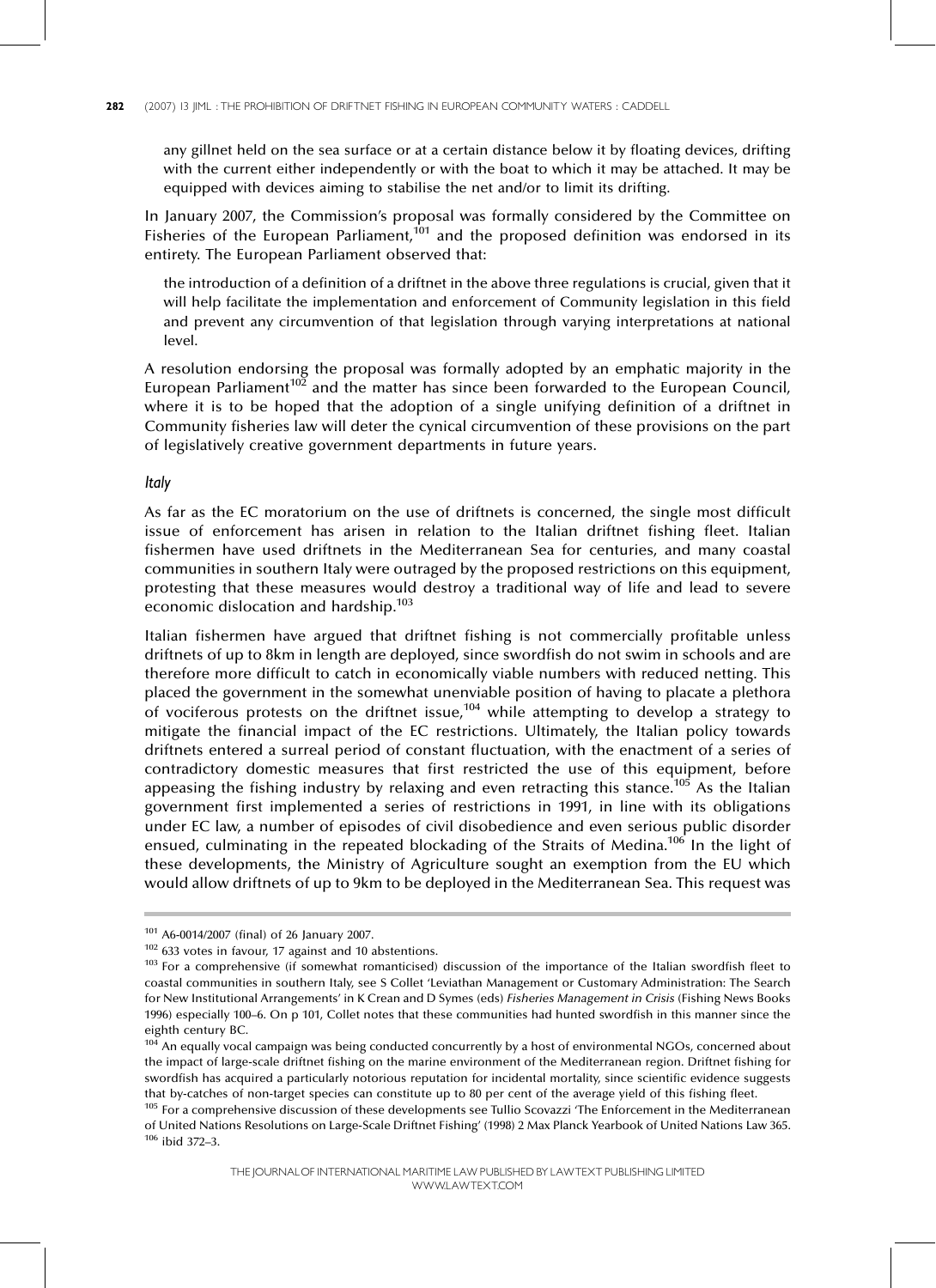duly refused, with the result that there is some evidence of state-sanctioned contravention of EU standards in that the government 'then told fishermen to continue as they had been and ignore the law'.<sup>107</sup> In the absence of a coherent and consistent position on driftnet fishing on the part of the government, Italian swordfishermen continued to use this technique, and rapidly gained a degree of international notoriety as a result.

In 1995, a further twist occurred in this saga when intervention against driftnet fishing in the Mediterranean Sea came from a highly unexpected source - namely the US government, through the external application of its domestic fisheries laws. The US authorities have proved instrumental in enforcing the moratorium on large-scale pelagic driftnet fishing, since a raft of intimidating domestic legislation with an extra-territorial effect has been introduced that has served to promote a greater degree of compliance with the UN General Assembly Resolutions than might otherwise have been expected. In 1987, the Driftnet Impact Monitoring, Assessment and Control Act was passed,<sup>108</sup> requiring the Secretary of State to enter into negotiations with foreign governments whose nationals and vessels conduct high seas driftnet fishing.<sup>109</sup> The purpose of such negotiations was to conclude agreements to monitor and assess the numbers of US marine resources taken as a result of the use of driftnets on the high seas. If a foreign state failed to enter into negotiations and conclude an 'adequate agreement' within 18 months of the commencement of the Act, it would subsequently face certification under the Pelly Amendment to the Fisherman's Protective Act 1967.<sup>110</sup>

Following the conclusion of the Wellington Convention and the adoption of Resolution 44/ 225 by the UN General Assembly in 1989, the US strengthened its internal fisheries laws in conjunction with the new restrictions on driftnet fishing by passing the Driftnet Act Amendments of 1990.111 This Act declared that the policy of Congress was to support Resolution 44/225, the Tarawa Declaration and the Wellington Convention, and to seek an international ban on the use of large-scale driftnets on the high seas.<sup>112</sup>

The Act required the Secretary of State to develop agreements with other states to ensure, inter alia, that driftnets are fitted with satellite transmitters providing real-time position information accessible to the US; reliable monitoring is carried out by the US, through the use of on-board observers, of all target and non-target species taken by driftnets; US officials have the right to board and inspect vessels operating in designated areas on the high seas; time and area restrictions are imposed on the use of driftnets; all large-scale driftnets are constructed from biodegradable materials; and the by-catch of non-target species is minimised.113 The amendments also allowed the US to certify any states:

<sup>107</sup> ibid 372.

<sup>108</sup> Public Law 100-200; codified at 16 U.S.C. § 1822. For an appraisal of this legislation, see J B Otero 'The 1987 Driftnet Act: A Step Toward Responsible Marine Resources Management' (1991) 2 Colorado Journal of International Environmental Law and Policy 129.

 $109$  Section 4003(1) defines a driftnet as being 'a gillnet composed of a panel of plastic webbing one and one-half miles or more in length'.

<sup>&</sup>lt;sup>110</sup> This provision permits the US government to impose import restrictions on individual states for failing to observe fully marine environmental standards in fisheries activities that affect US interests. In 1989, the US sanctioned Korea and Taiwan for failing to conclude such an agreement, but no further action was taken after both states eventually concluded monitoring agreements: see T L McDorman 'The GATT Consistency of US Fish Import Embargoes to Stop Driftnet Fishing and Save Whales, Dolphins and Turtles' (1991) 24 George Washington Journal of International Law and Economics 478, 498. For a discussion of the value of the Pelly Amendment in preventing fishing practices affecting cetaceans see S Charnovitz 'Environmental Trade Sanctions and the GATT: An Analysis of the Pelly Amendment on Foreign Environmental Practices' (1994) 9 American University Journal of International Law and Policy 751, especially 758±76.

<sup>111</sup> Public Law 101-627; codified at 16 U.S.C. § 1826.

<sup>112</sup> Section 206(c).

<sup>&</sup>lt;sup>113</sup> Section 206(d). Unlike the other provisions, the obligation to reduce the taking of non-target species by the Act does not specifically mention the use of large-scale driftnets. This could be interpreted as an extremely wide-ranging obligation to reduce by-catches with all types of fishing gear.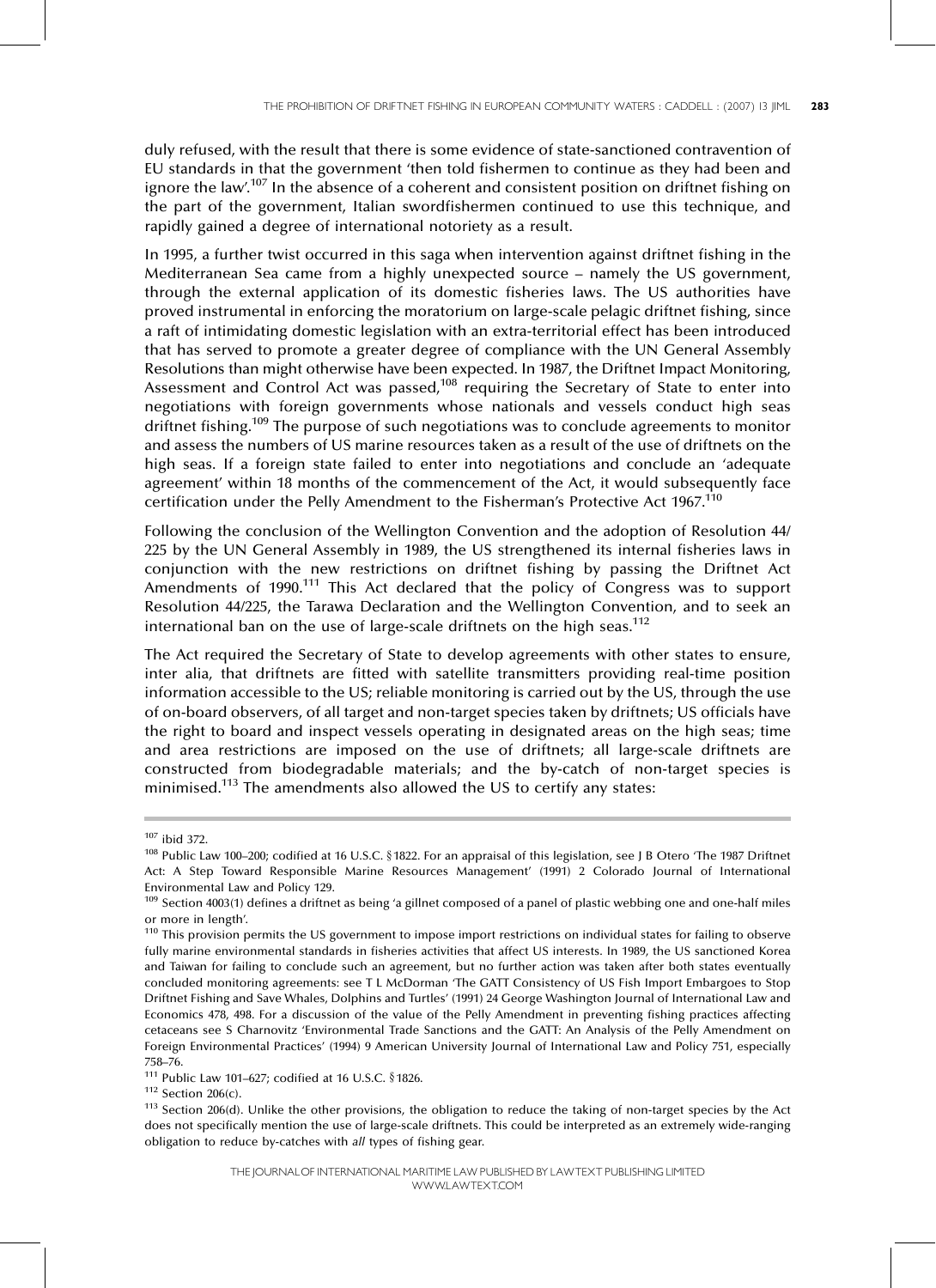that conduct, or authorise their nationals to conduct, large-scale driftnet fishing beyond the exclusive economic zone of any nation in a manner that diminishes the effectiveness of or is inconsistent with any international agreement governing large-scale driftnet fishing to which the United States is a party or otherwise subscribes.<sup>114</sup>

Following the adoption of Resolution 46/215 by the UN General Assembly, the US enacted the High Seas Driftnet Fisheries Enforcement Act 1992, which further strengthened the measures available to the US authorities to deter the use of illegal driftnets.<sup>115</sup> Under this Act, the Secretary of Commerce is required to publish a list of states whose nationals or vessels conduct large-scale pelagic driftnet fishing on the high seas.116 Any vessel from a state included on this list is to be denied port privileges in the US, until it has terminated its driftnet fishing activities. From 1 January 1993 onwards, the Secretary of Commerce is obliged to inform the President about states whose nationals or vessels continue to use large-scale pelagic driftnets. The President is then to direct the Secretary of the Treasury to prohibit imports of fish and fish products and sport fishing equipment into the US from that state. If the use of driftnets has not ceased within six months of the prohibition on imports, then the fleet in question will face certification under the Pelly Amendment.

These provisions were in turn strengthened through the enactment of the High Seas Driftnet Fishing Moratorium Protection Act 1995.<sup>117</sup> This statute requires the President to utilise `appropriate assets' of the Coast Guard, Department of Defence and other federal agencies:

to detect, monitor and prevent violations of the United Nations moratorium on large-scale driftnet fishing on the high seas for all fisheries under the jurisdiction of the United States and, in the case of fisheries not under the jurisdiction of the United States, to the fullest extent permitted under international law. 118

The legislative action taken by the US against the use of this specific type of fishing gear is complemented by a general prohibition on the unauthorised taking of all marine mammals, as prescribed by the Marine Mammal Protection Act 1972.<sup>119</sup>

Following a successful action brought by environmental lobbyists in the US Court of International Trade, Italy was declared to be in breach of the Driftnet Act, $120$  which automatically required the court to issue an order to the Clinton administration to initiate economic sanctions against the Italian government. With neither state keen to commence this process, a series of negotiations were held in which the threat of sanctions was ultimately averted in July 1996, after the Italian government formally undertook to end driftnet fishing by its nationals and vessels, which was sufficient to remove the certification imposed by the US Court of International Trade. To this end, Italy committed itself to a large-scale conversion scheme to eliminate driftnet fishing by its vessels and nationals by  $2000$ .<sup>121</sup> In recent years, however, the issue has resurfaced, and in 2001 the appellants in the initial action tried unsuccessfully to have the Italian government recertified for a series of violations of the terms

<sup>114</sup> Section 206(e)(6).

 $115$  Public Law 102-582; reprinted (1993) 32 International Legal Materials 530.

<sup>116</sup> Section 101.

 $117$  Public Law 104-43; codified at 16 U.S.C. § 1826g.

<sup>118</sup> Section 606.

<sup>119</sup> Section 101(a).

<sup>&</sup>lt;sup>120</sup> Humane Society of the U.S. v Brown, 901 F. Supp. 338 (US Ct. Int'l Trade, 1995), 345. For a full discussion of this case see A Blackwell `The Humane Society and Italian Driftnetters: Environmental Activists and Unilateral Action in International Environmental Law' (1998) 23 North Carolina Journal of International Law and Commercial Regulation 313.

<sup>&</sup>lt;sup>121</sup> As part of this agreement, Italy was to receive significant financial assistance from the US government to phase out the use of driftnets, with the cost of converting the swordfish driftnet fleet estimated at \$235 million: see Rothwell (n 28) 140.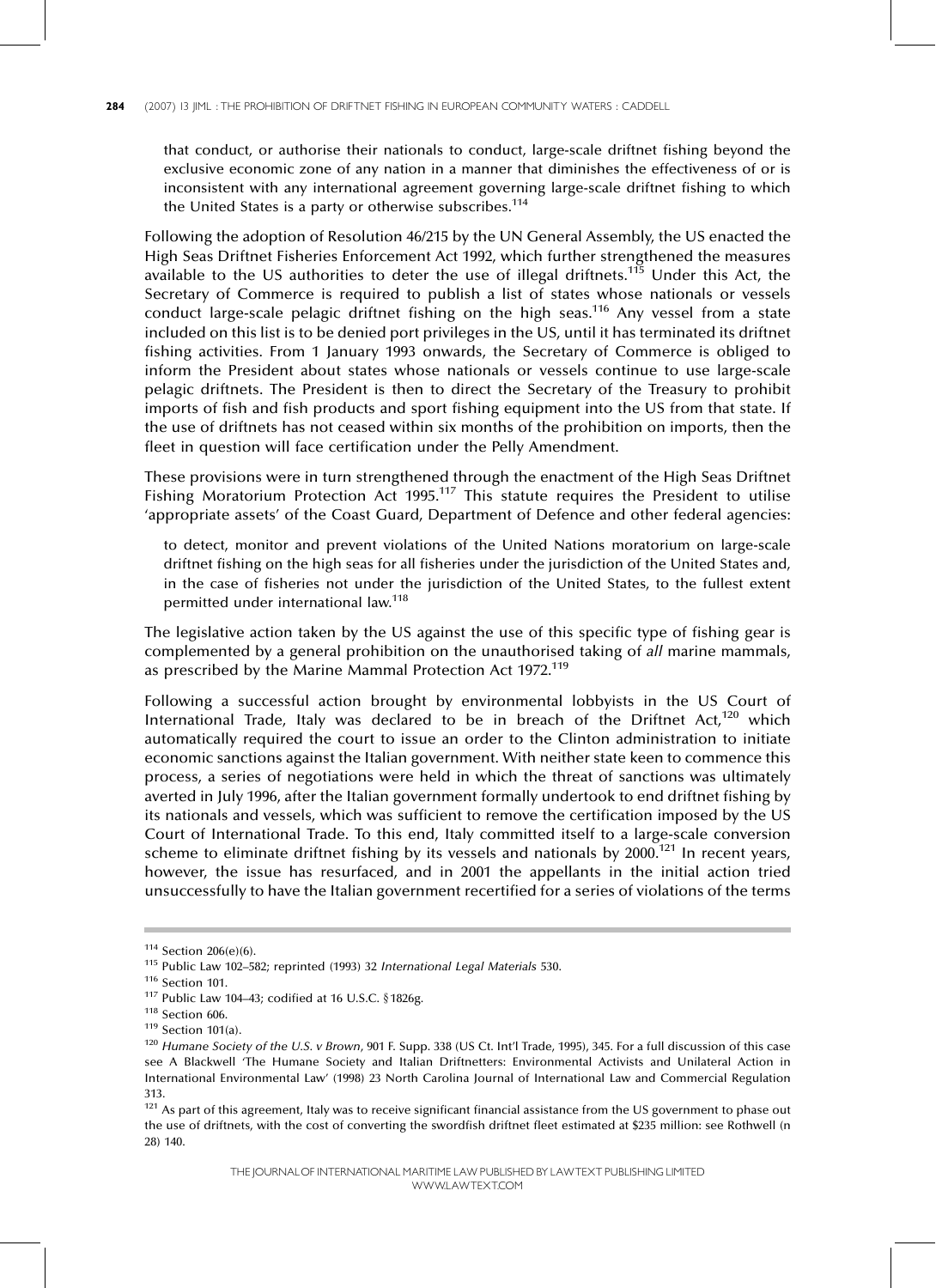of the agreement with the US, having independently observed a litany of driftnetting infractions committed by Italian fishing vessels.<sup>122</sup>

Notwithstanding the involvement of the US authorities in the Italian driftnet controversy, and the seeming conclusion of this action in the American courts, substantial violations of both international and EC driftnetting norms continue to be observed in Italian waters. Indeed, specialist NGOs monitoring the Italian fleet have continually recorded instances of significant non-compliance with these initiatives, both in terms of open driftnet use and by means of a more insidious tactic similar to that employed by France, namely the exploitation of the lack of precision in the legal definition of a 'driftnet'. A considerable number of Italian vessels has been detected fishing with driftnets by both the RSPCA<sup>123</sup> and Oceana,<sup>124</sup> which have forwarded their evidence to the European Commission.<sup>125</sup> By an unfortunate irony, however, the collection of further incriminating evidence appears only to prolong an already protracted position further, since EU infringement proceedings require the Commission to enter into communications with the Member State in question, which is then granted a period of time to respond to further allegations of misfeasance, thereby delaying a final hearing in the ECJ on the issue.

As noted above, the Italian authorities, whether by accident or design, have managed to circumvent the relevant EC legislation by means of a legal interpretation of the fishing gear deployed by its fishermen. In this respect, the traditional spadare (driftnets) have been reinterpreted as a new type of net, ferrettara, which has been formally permitted for domestic use by virtue of recent decrees by the Italian government. Nevertheless, as in the French context, there is very little difference between the two types of gear, and the ferrettara legislation essentially permits a de facto return to driftnet fishing, creating a loophole that the European authorities must seek to close in their rectification of the current driftnet legislation.

# Emerging problems: Poland, Morocco and Turkey

Notwithstanding that the driftnet fishing in France and Italy currently constitutes the most pressing threats to the efficacy of the EC driftnet legislation, a series of further driftnet fishermen is present in Community waters. Indeed, additional problems are raised by the activities of Poland, a recently inaugurated Member State, as well as two further coastal states in close proximity to Community fishing grounds, namely Morocco and Turkey.

In the context of Poland, as noted above Regulation 812/2004 has yet to enter fully into force

<sup>&</sup>lt;sup>122</sup> Humane Society of the U.S. v Clinton, 236 F.3d 1320 (Fed. Cir. 2001). For an appraisal of this case see C Espinosa 'The Humane Society of the U.S. v Clinton: Executive Officers Have Broad Discretion in Determining Sanctions Against Nations Conducting Illegal Driftnet Fishing in the High Seas' (2001). 8 University of Baltimore Journal of Environmental Law 214.

<sup>123</sup> Driftnets and Loopholes: The Continued Flouting of EU Law by the Italian Government in its Driftnets Fishery (RSPCA and Humane Society International 2005).

 $124$  Oceana has undertaken significant monitoring of the Italian driftnet fishery, see for instance The Use of Driftnets: A Scandal for Europe, A Mockery of the United Nations (Oceana 2005). Oceana also produces annual reports on the use of driftnets in the Mediterranean Sea; see www.oceana.org (10 July 2007).

<sup>&</sup>lt;sup>125</sup> The driftnet fishing problems in the Mediterranean Sea have also drawn a stern reaction from the Agreement on the Conservation of Cetaceans of the Black Sea, Mediterranean Sea and Contiguous Atlantic Area (ACCOBAMS). In November 2006 the Scientific Committee of ACCOBAMS adopted a specific recommendation of the use of driftnets in the Mediterranean Sea, expressing its `grave concern' over the continued non-compliance with legal norms by both the EC and a series of relevant RMFOs: Recommendation SC4.2. ACCOBAMS, like ASCOBANS, is a regional agreement established under the auspices of the Convention on the Conservation of Migratory Species of Wild Animals 1979: see R Caddell 'International Law and the Protection of Migratory Wildlife: An Appraisal of Twenty-Five Years of the Bonn Convention' (2005) 16 Colorado Journal of International Environmental Law and Policy 113. ACCOBAMS is an outspoken critic of the current EC driftnet legislation, especially in relation to the panacea approach taken towards the use of pingers as a by-catch mitigation policy.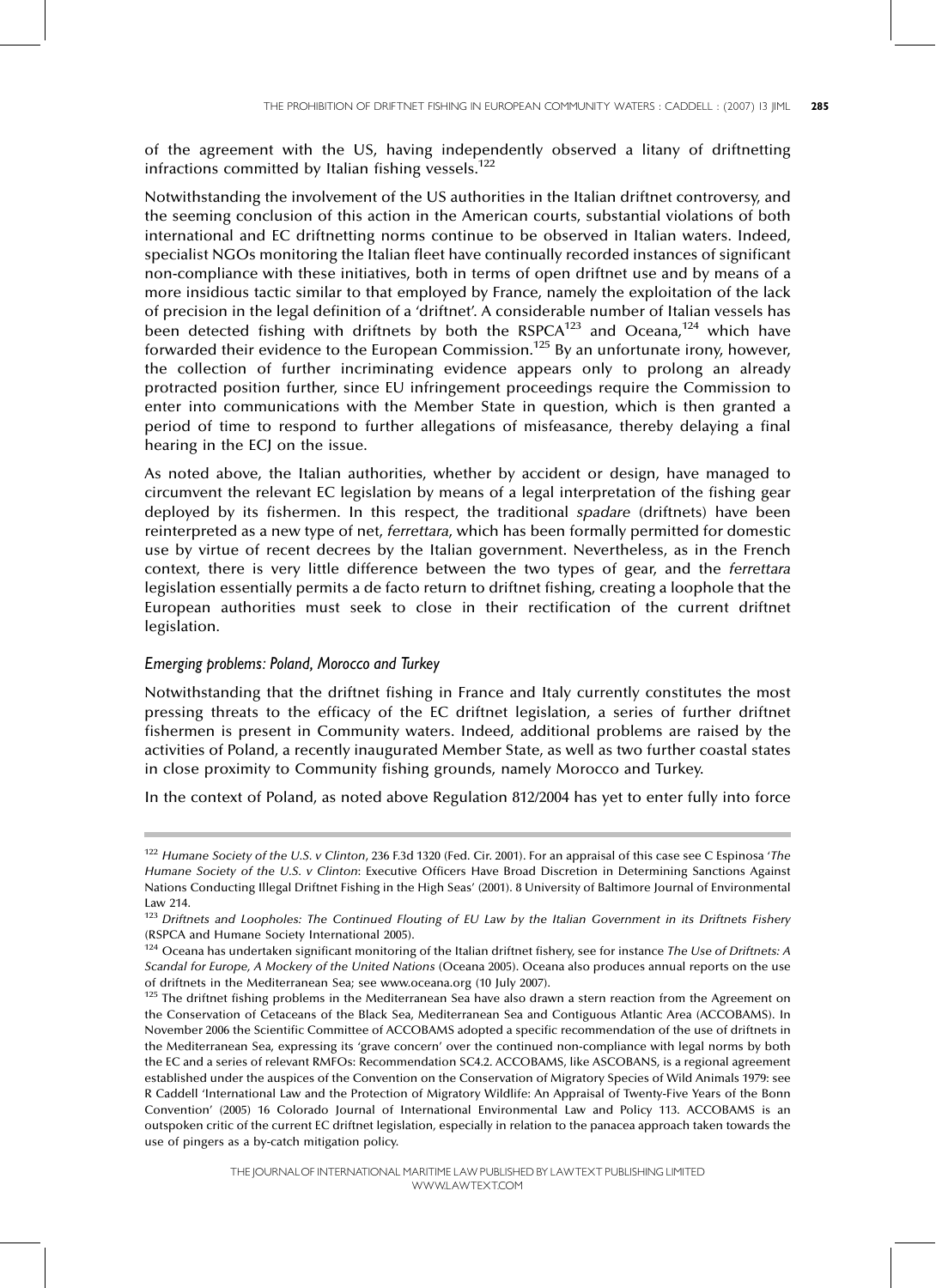in the Baltic Sea, with a number of coastal Member States obliged to downscale their activities in this respect pending the full operation of the driftnet fishing restrictions in this region. Although this position renders an analysis of the position in the Baltic Sea somewhat speculative at this juncture, it is clear that the most immediate difficulties will lie in respect of Polish waters. Prior to the development of the new Baltic standards, non-compliance with driftnet fishing regulations in this area was not generally thought to pose problems on the same level as the Mediterranean question, since the nature of current driftnet fishing activities in the Baltic Sea region means that compliance with these measures is considerably easier to monitor by the relevant authorities than in other areas of the EC. Indeed, as noted by Long and Curran, 'driftnetting in the Baltic is for the anadromous species, salmon, which is harvested in the coastal zone within national jurisdiction and consequently is less difficult to manage and control by the national authorities<sup>'126</sup> Despite this, however, the proposed restrictions have drawn considerable invective from certain quarters, with the intensive driftnet salmon fishery in Puck Bay likely to witness the greatest problems in this regard.

Indeed, economic dislocation and opposition to the restrictions are already beginning to manifest themselves in this area, where driftnets have traditionally been widely deployed. This issue has already been observed within ASCOBANS, where the Jastarnia Group has called upon the Polish authorities to address the use of driftnets as a matter of urgency. Nonetheless, this may prove to be a considerable challenge and, in reporting to the inaugural meeting of the ASCOBANS Jastarnia Group in 2005, Lidia Kacalska-Bienkowska of the Ministry of Agriculture and Rural Development of Poland observed that:

Polish fishermen could not replace drift-nets by other gear because of the nature of the country's coastline ... The ban on driftnets would lead to the death of the salmon fishery in Poland, and to strong opposition from Polish fishermen, who feared for their future.<sup>127</sup>

In February 2006, the European Parliament received a petition sent on behalf of the Polish Fishermen's Union, arguing that the introduction of Regulation 812/2004 was likely to cause severe economic hardship and to prevent fishermen from pursuing their traditional way of life, and calling for an exemption from the operation of the regulation in Polish waters.<sup>128</sup> This issue is one that will clearly occupy the Polish fisheries authorities for some time, as they have already unsuccessfully applied for a derogation in these waters. Nonetheless, the Italian experience in particular would suggest that generous subsidies and financial assistance should be forthcoming from the EU in due course, to cushion the pecuniary effects of the abolition of driftnet fishing on the Polish fleet.

In the case of Morocco, a problem has arisen in that a significant number of non-EU driftnet fishing vessels, within the Mediterranean region in particular, have subsequently moved into the fishing grounds that have now been vacated by the various Member States.<sup>129</sup> This is a particularly insidious form of circumvention of EU standards, since the Community itself has a very limited scope to bring sanctions to bear against these 'free riders', which are predominantly drawn from coastal communities in North Africa. There is very little available data on the scale of these fishing activities, but the statistics that do exist have revealed alarming rates of by-catches that are widely believed to be unsustainable.<sup>130</sup> In this respect,

THE JOURNALOF INTERNATIONAL MARITIME LAWPUBLISHEDBYLAWTEXT PUBLISHINGLIMITED WWW.LAWTEXT.COM

<sup>126</sup> Note 29 284.

 $^{127}$  Report of the First Meeting of the UNEP/ASCOBANS Jastarnia Group (ASCOBANS 2005) 2.

<sup>&</sup>lt;sup>128</sup> European Parliament, Committee on Petitions, Document CM/601531EN.doc; 3 February 2006.

<sup>&</sup>lt;sup>129</sup> This point was not lost on the opponents of driftnet fishing among the EU Member States; as noted by Long and Curran, 'Italy, in common with the other Member States which border the Mediterranean, has no EEZ/EFZ. Thus there is the belief in Italy that an indiscriminate prohibition of driftnets would immediately cause Italian fishermen to be replaced by foreign fishermen, free from any obligation whatsoever': (n 29) 289.

 $130$  See S Tudela, A Kai Kai, F Maynou, M El Andalossi and P Guglielmi 'Driftnet Fishing and Biodiversity Conservation: The Case Study of the Large-Scale Moroccan Driftnet Fleet Operating in the Alboran Sea (SW Mediterranean)' (2005) 121 Biological Conservation 65.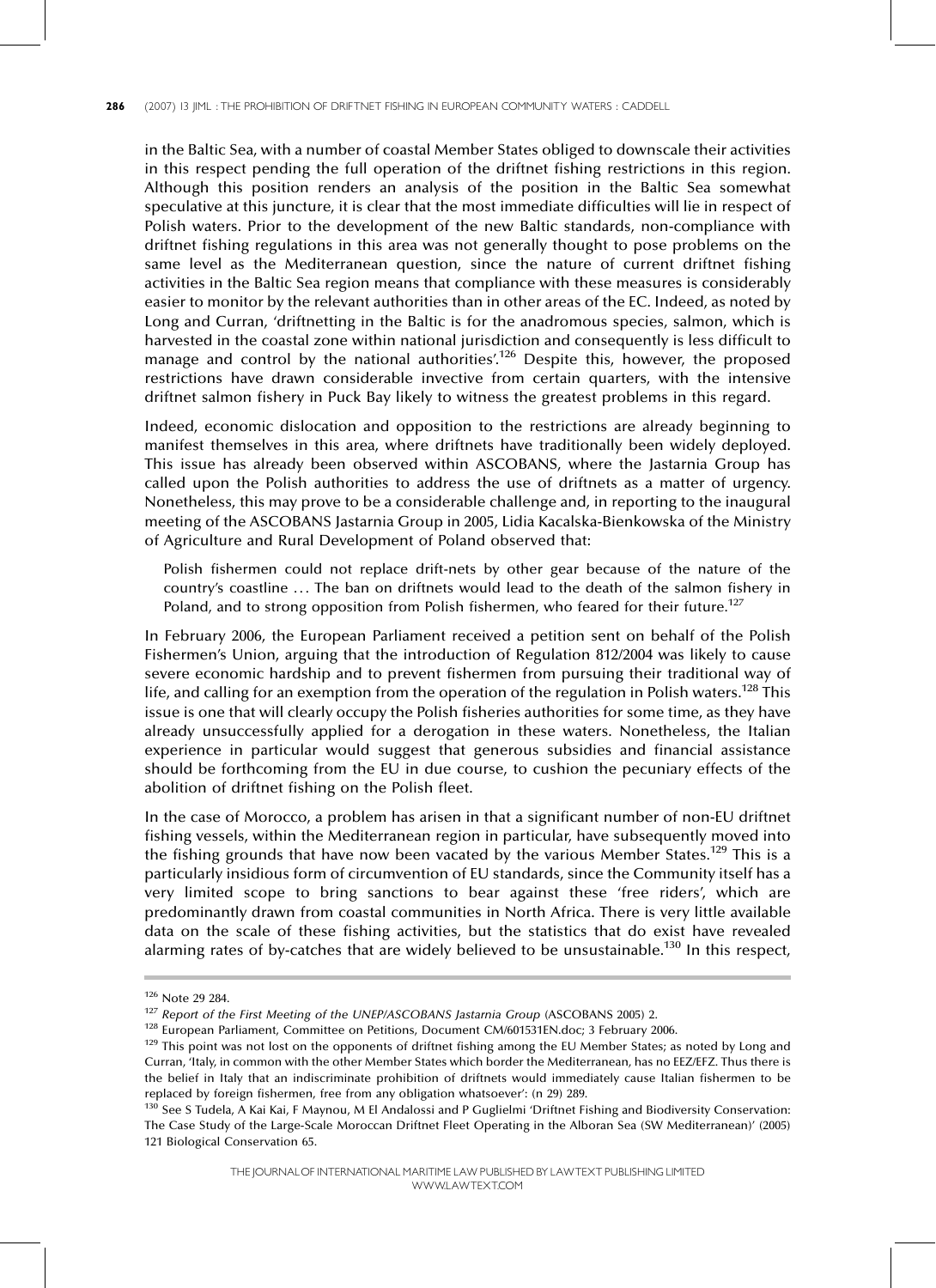the European Council has recently entered into a Fisheries Partnership Agreement (FPA) with Morocco.<sup>131</sup> As a result of the FPA, concluded in May 2006 after the previous such agreement had expired in November 1999, the Council agreed a total financial contribution of  $\epsilon$ 36.1 million per annum, of which  $\epsilon$ 1.25 million are specifically designated to support programmes to abolish the use of driftnets.

As far as Turkey is concerned, recent research suggests that driftnet fishing for swordfish in Turkish waters may also have implications for a series of different stocks of non-target species.132 As Turkey has formally applied for membership of the EU, it is clear that the use of driftnets in the Aegean may also become an issue if and when Turkey becomes closer to full membership of the European Union and subsequent participation in the Common Fisheries Policy.

## Conclusion

There can be little question that the introduction and entrenchment of the global restrictions on the use of large-scale pelagic driftnets on the high seas has proved to be a positive development from both an ecological standpoint and a fisheries management perspective. The use of such vast netting by a number of fishing fleets could not, on any objective basis, be considered responsible husbandry of marine resources, and the resulting indiscriminate bycatch of non-target species and juvenile fish brought a number of commercial fisheries and ancillary stocks to the verge of collapse in the late 1980s. Notwithstanding that by-catches remain a serious threat to many depleted marine species, the cumulative effect of regional initiatives and UN General Assembly Resolutions, augmented by the activities of RFMOs and national authorities, has established a pragmatic and workable set of technical standards to address a particularly destructive fishing technique which has generally operated with relatively few infractions.

Despite this global position, significant regulatory problems have been raised by the use of driftnets in European waters, especially in key fishing grounds such as the North-East Atlantic and the Mediterranean Sea, where the great majority of driftnet fishing infractions committed to date have been detected. That European fishing grounds have constituted a fertile area of non-compliance is striking, especially since these waters are currently subject to the most stringent legal restrictions on driftnets, in the form of a complete ban on the use of this equipment instituted under EC law. Nevertheless, despite holding several substantive advantages over other fisheries management authorities - such as a distinct legal compliance mechanism and a strong political structure - the EC has proved to be highly unsuccessful in its attempts to prevent such infractions of fishing standards, in a manner that has not been replicated on such a scale in other geographical areas.

Given these difficulties in securing compliance, the EC driftnet provisions may be considered to be experiencing a curious paradox: while there is strong political support for the moratorium and a host of legislation to entrench it, the practical enforcement of these measures has largely failed at every step, with a substantial and unsustainable volume of driftnet fishing being regularly undertaken in Community waters. The legislation itself must be judged to have been technically flawed in the first instance, and this loose drafting has facilitated and encouraged non-compliance, with various Member States enacting domestic laws to permit the use of modified gear that is essentially driftnets under an assumed name, such as the French thonaille and the Italian ferrettara. However, while some initiatives have

<sup>&</sup>lt;sup>131</sup> Council Regulation (EC) No 764/2006 on the conclusion of the Fisheries Partnership Agreement Between the European Community and the Kingdom of Morocco [2006] OJ L141/1.

<sup>132</sup> See O Akyol, M Erdem, V Ünal and T Ceyhan 'Investigations on Drift-Net Fishery for Swordfish (Xiphias gladus L) in the Aegean Sea (2005) 29 Turkish Journal of Veterinary and Animal Sciences 1225.